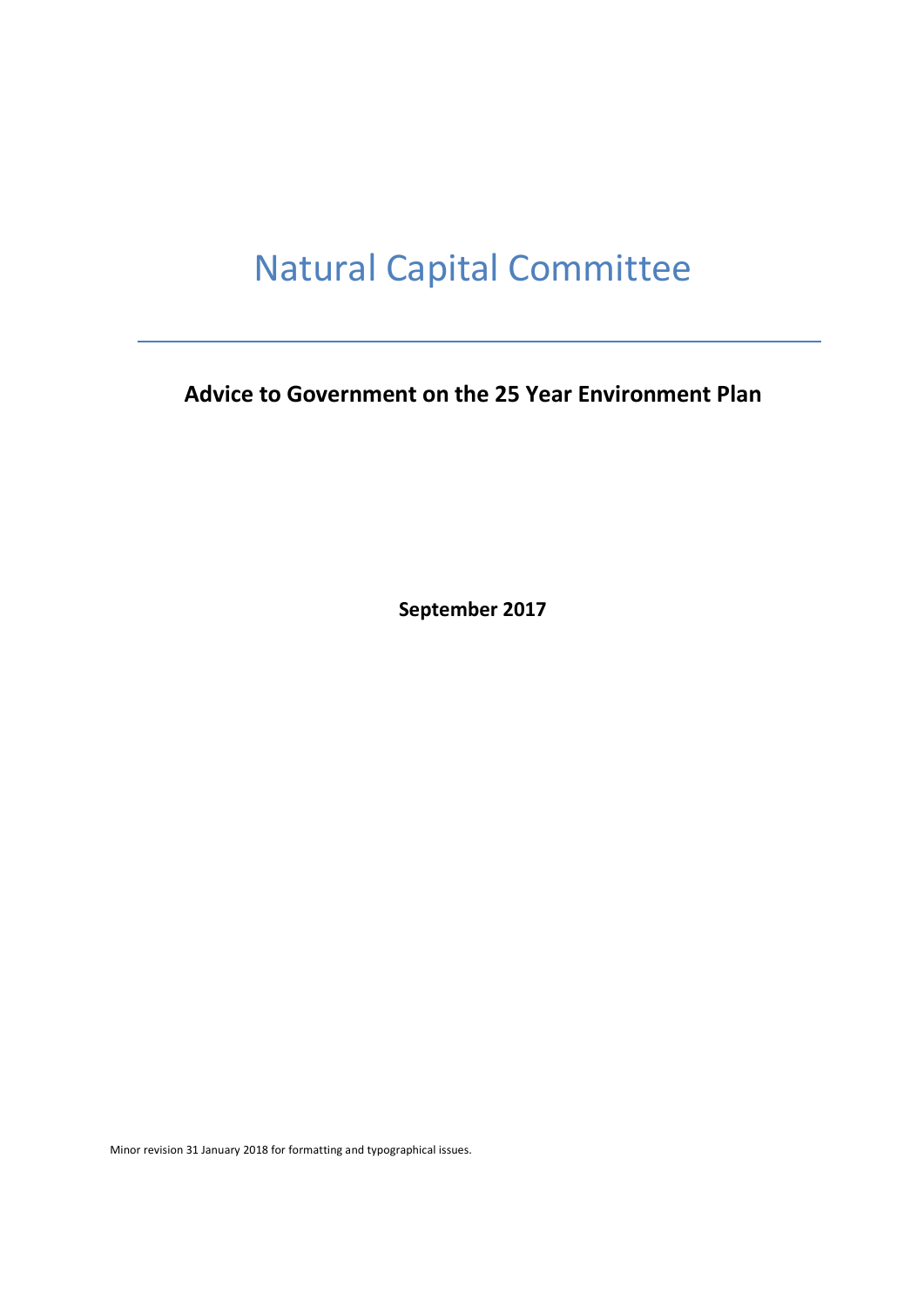# **Contents**

| 1. The Prize: what should be the vision, ambition and goals for the next 25 years?4               |
|---------------------------------------------------------------------------------------------------|
| 2. What type and scale of investments in natural capital assets should the Plan consider in order |
|                                                                                                   |
|                                                                                                   |
|                                                                                                   |
|                                                                                                   |
|                                                                                                   |
|                                                                                                   |
|                                                                                                   |
| NCC Recommendations from the 4th State of Natural Capital Report 17                               |
|                                                                                                   |
|                                                                                                   |
|                                                                                                   |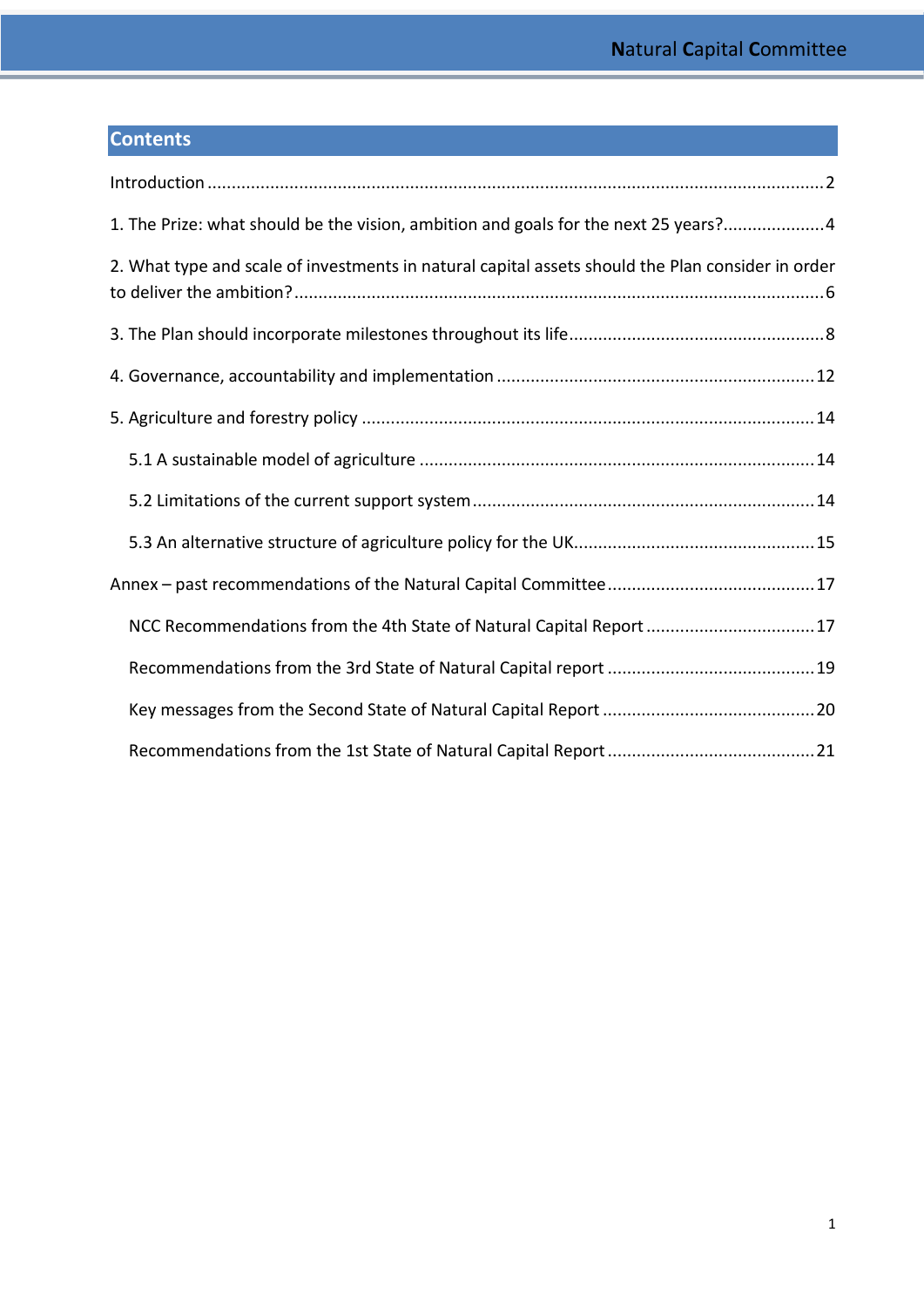#### <span id="page-2-0"></span>**Introduction**

The Secretary of State for Defra asked the Natural Capital Committee (NCC) to advise on what the 25 Year Environment Plan should aim to achieve, how it should seek to do so and what the necessary conditions for success are. This note sets out the NCC's advice and recommendations on what the Government should consider when drawing up the Plan, building on the Committee's previous recommendations over the past 5 years.

In its 2011 White Paper, *The Natural Choice[1](#page-2-1)* , and repeated in successive manifestos, the Government has stated it wishes to be "*the first generation to leave the natural environment of England in a better state than it inherited…*". The NCC was set up to advise on how to deliver this objective and recommended that government produce a comprehensive Plan. The Committee also recommended a number of 'Pioneer Projects' to explore the challenges and opportunities raised in implementing a natural capital approach in practice, focusing on river catchments (Cumbria), urban areas (Manchester), landscapes (North Devon) and marine areas (Devon and East Anglia). The NCC has commented on the lack of progress with the Plan since 2015 and stressed the urgency for the Government to develop and publish an initial version of the Plan.

A good plan requires: a clear **vision** for the environment in 25 years' time; a set of actions and associated **investments** to deliver this vision; credible and measurable **milestones**; and robust **governance** to oversee implementation. The acid test for the Plan is whether these building blocks are put in place. The NCC's advice addresses each of these in turn.

The Plan should be based upon the principles of a natural capital approach which the NCC has set out in previous advice to government<sup>2</sup>. A natural capital approach to the environment brings established economic and accounting methods for public and private assets together with the best natural science understanding. Properly measured and accounted for, the approach brings disparate activities and their consequences together into a single strategic perspective that addresses the complexity and long-term nature of making the most of our natural capital.

The Plan is a huge economic and social opportunity that can genuinely transform the natural environment, support the growth of the economy, allow citizens to reconnect with the health, wellbeing, spiritual and educational benefits of interacting with nature, and gift our children a richer, better and more resilient natural inheritance. With a natural capital approach, the environment should no longer be regarded as an obstacle to development; rather, a healthy environment is the basis of sustainable economic growth.

<span id="page-2-1"></span><sup>&</sup>lt;sup>1</sup> The Natural Choice: securing the value of nature (2011): [https://www.gov.uk/government/publications/the](https://www.gov.uk/government/publications/the-natural-choice-securing-the-value-of-nature)[natural-choice-securing-the-value-of-nature](https://www.gov.uk/government/publications/the-natural-choice-securing-the-value-of-nature)

<span id="page-2-2"></span> $2$  The NCC has defined natural capital as those elements of the natural environment which provide valuable goods and services to people. See https: [//www.gov.uk/government/collections/natural-capital-committee-documents.](https://www.gov.uk/government/collections/natural-capital-committee-documents)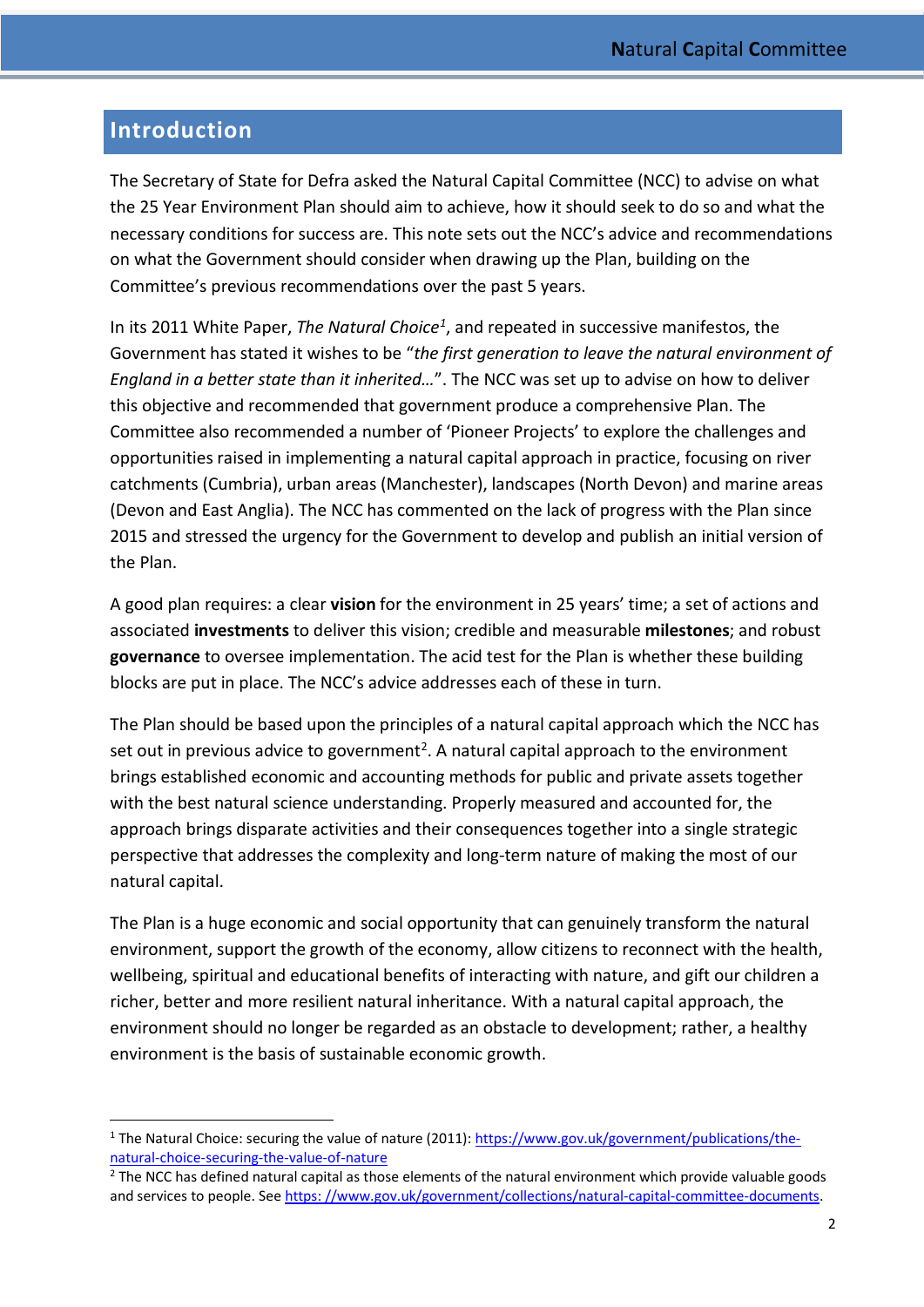This report sets out the NCC's advice to government on the development and implementation of the Plan. It will be the responsibility of Defra to lead the work, liaising closely with other government departments, so that the Plan joins seamlessly with other cross government initiatives like the Industrial Strategy and the Clean Growth Plan. In addition local councils, private industry, the voluntary sector, NGOs and researchers will also have a key role to play. If this is to be a genuinely transformative plan, as we think it should, then everyone will need to play their part.

#### **Our advice is in five parts:**

1. What should be the vision, ambition and **goals** for the next 25 years?

2. What type and scale of activities and **investments** in natural capital assets should the Plan consider to deliver the ambition?

3. The need to incorporate **milestones** into the Plan.

4. The importance of considering **governance**, accountability, monitoring, measurement and implementation.

5. The special dimensions of **agricultural** subsidies in the context of BREXIT.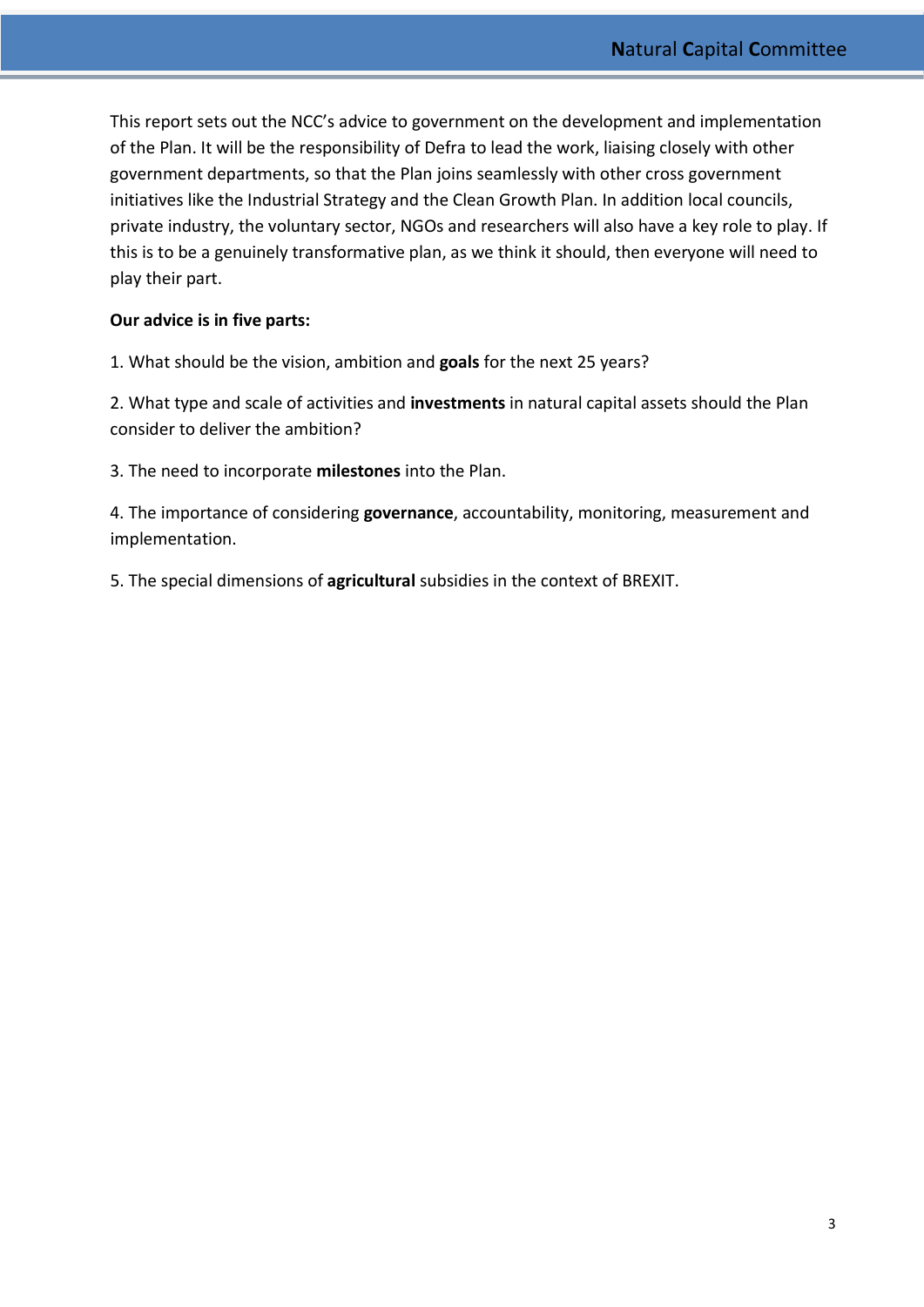# <span id="page-4-0"></span>**1. The Prize: what should be the vision, ambition and goals for the next 25 years?**

The 25 Year Environment Plan should set out a clear, accessible vision for the state of the natural environment in 25 years' time, expressed in ways that everyone can understand; and provide quantified measures of success so that all know where they are heading and how close they are to achieving the goals.

This is Defra's first task. Without it the Plan will most likely go the way of many well intentioned initiatives in the past, and the overarching objective of leaving the natural environment in a better state for the next generation will not be achieved. The Plan needs to recognise the sheer scale and urgency of the task. At present UK natural capital is not even maintaining its current condition; it is declining. This is by definition unsustainable and if unchecked will not only leave the UK with a degraded environment, but with lower economic growth and a reduced quality of life for those that live here.

Below we provide some suggested goals for the Plan. This is not a comprehensive list but provides a starting point which government should take into account when developing the Plan. All goals should be specific, measurable and ambitious, while also being closely linked to improving human health, wellbeing and the economy. Over the period of the Plan new issues will arise that need to be considered and addressed. Hence both the goals and plan will need to be reviewed on at least a 5 yearly basis and modified in the light of progress and new findings.

Proposed goals for the Plan should include:

- 1. Everyone breathes air that meets international health based standards.
- 2. Everyone is protected against a 0.5% annual probability flood event through a combination of natural flood risk management measures, engineered structures and property level resistance and resilience measures. Everyone is able to return to their homes and businesses within a maximum of five days of a flood event.
- 3. All surface and ground waters at least meet 'good' status requirements in line with existing international commitments. Bathing waters are healthy places for swimming and recreation, meeting international standards for excellence.
- 4. We continue to meet or exceed greenhouse gas emission reduction targets including the contributions from land use and land use change.
- 5. Everyone has access to local greenspace and recreation and can benefit from the physical and mental health benefits it provides. Specific targets should be set, for example, one hectare of local nature reserve per 1000 people, two hectares of natural greenspace within 300 metres of where they live, and a 20 hectare site within two kilometres.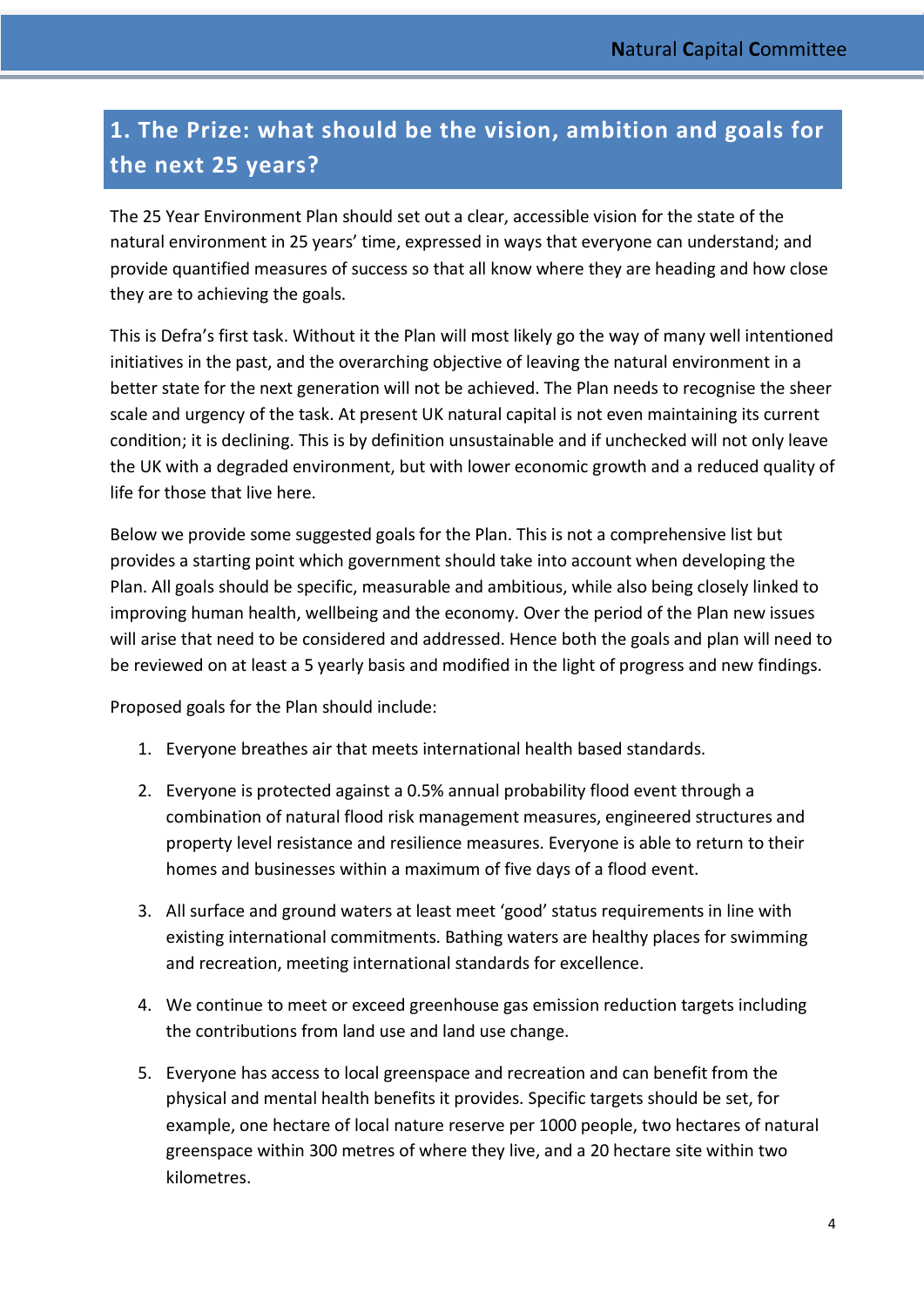- 6. Everyone, especially children, is better connected with their environment. People understand, enjoy and appreciate its benefits and can spend more time in green spaces.
- 7. Wild species and habitats are thriving and populations are restored and enhanced to levels that are sustainable into the future despite the challenges from climate change and increasing pressures from built infrastructure.
- 8. Seas are clean, productive and biologically diverse; fish populations are restored to sustainable levels; and new pollutants, such as plastics, entering the marine environment are eliminated whilst existing contamination is addressed.
- 9. Soils are healthy, productive and managed sustainably. All historic contaminated land is cleaned up.
- 10. The country makes a net positive contribution to the global environment, including being among the leading nations in terms of contribution to global environmental commitments and an ever decreasing international impact.
- 11. Discharges and emissions of polluting substances to air, land and water are prevented or are managed at levels where they do not have an adverse effect on people, wildlife and habitats.
- 12. All development and the use of renewable and non renewable resources are managed in ways that result in an overall net increase in natural capital.

While the above list covers some of the most critical areas requiring action, there are others where specific and measurable goals should be developed, including but not limited to resource efficiency and waste, and chemicals and the use of hazardous substances. These are important growing pressures on our natural capital assets.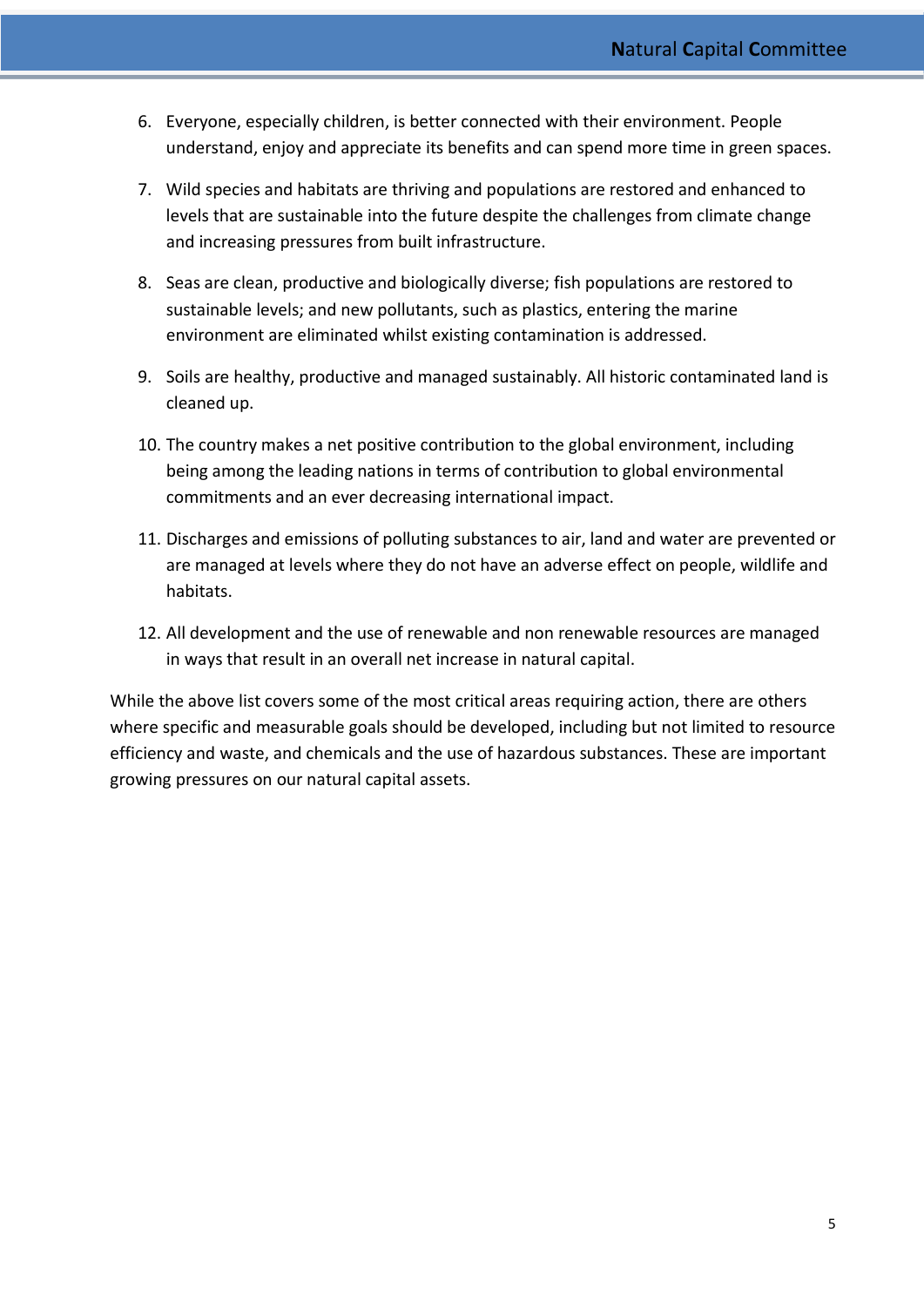### <span id="page-6-0"></span>**2. What type and scale of investments in natural capital assets should the Plan consider in order to deliver the ambition?**

The Plan should show clearly how the goals in section 1 are to be delivered in a coherent, integrated 25 year programme of work. The NCC recommends that the Government include investment details for how these goals will collectively be delivered. To assist Defra in this task, some examples of investment opportunities are set out below. It is beyond the NCC's remit and resources to propose detailed projects; this is for the Government. The example investment opportunities reflect and build upon the advice the NCC has given to date, notably through the Committee's four State of Natural Capital reports. In the most recent of these, we recommended that a programme of investment in natural capital by the private and public sectors is required to deliver the Plan; and that resources and investments should be guided by valuations of the net benefits they generate<sup>3</sup>.

In developing this aspect of the Plan, the Government should recognise that many of the above goals are inextricably linked, so action aimed at one affects others, sometimes positively, sometimes negatively. Good decision making and prioritisation requires that all of these aspects are considered together and those changes and locations which deliver the best mix of improvements are targeted. For example, increasing woodland and vegetation cover can make a significant contribution to many of the goals identified in section 1. Planting the right trees in the right places can deliver major gains in terms of reducing air and water pollution, decreasing flood risk and soil erosion, delivering recreation and health benefits, providing habitats for wild species and reducing greenhouse gases, storing carbon and helping to stabilise the climate. Woodlands can also offer sustainable renewable fuel supplies thereby contributing to associated industries and employment together with tourism and timber revenues. All of these should feature in the appraisal and decision making progress to ensure best value for money from any investment.

As with the goals in section 1, the list of potential investments below is recommended to the Government for more detailed consideration. The list is not comprehensive but a starting point to achieve the goals.

- 1. Increase woodland by at least 250,000ha by 2040.
- 2. Restore peatland systems, particularly in upland areas, to favourable condition.
- 3. Restore natural hydrological processes including better habitat management, wetland creation, wildlife passages, channel restoration and natural flood management approaches as appropriate in river catchments.

<span id="page-6-1"></span> <sup>3</sup> The NCC's 4th State of Natural Capital Report, (2017): [https://www.gov.uk/government/publications/natural](https://www.gov.uk/government/publications/natural-capital-committees-fourth-state-of-natural-capital-report)[capital-committees-fourth-state-of-natural-capital-report](https://www.gov.uk/government/publications/natural-capital-committees-fourth-state-of-natural-capital-report)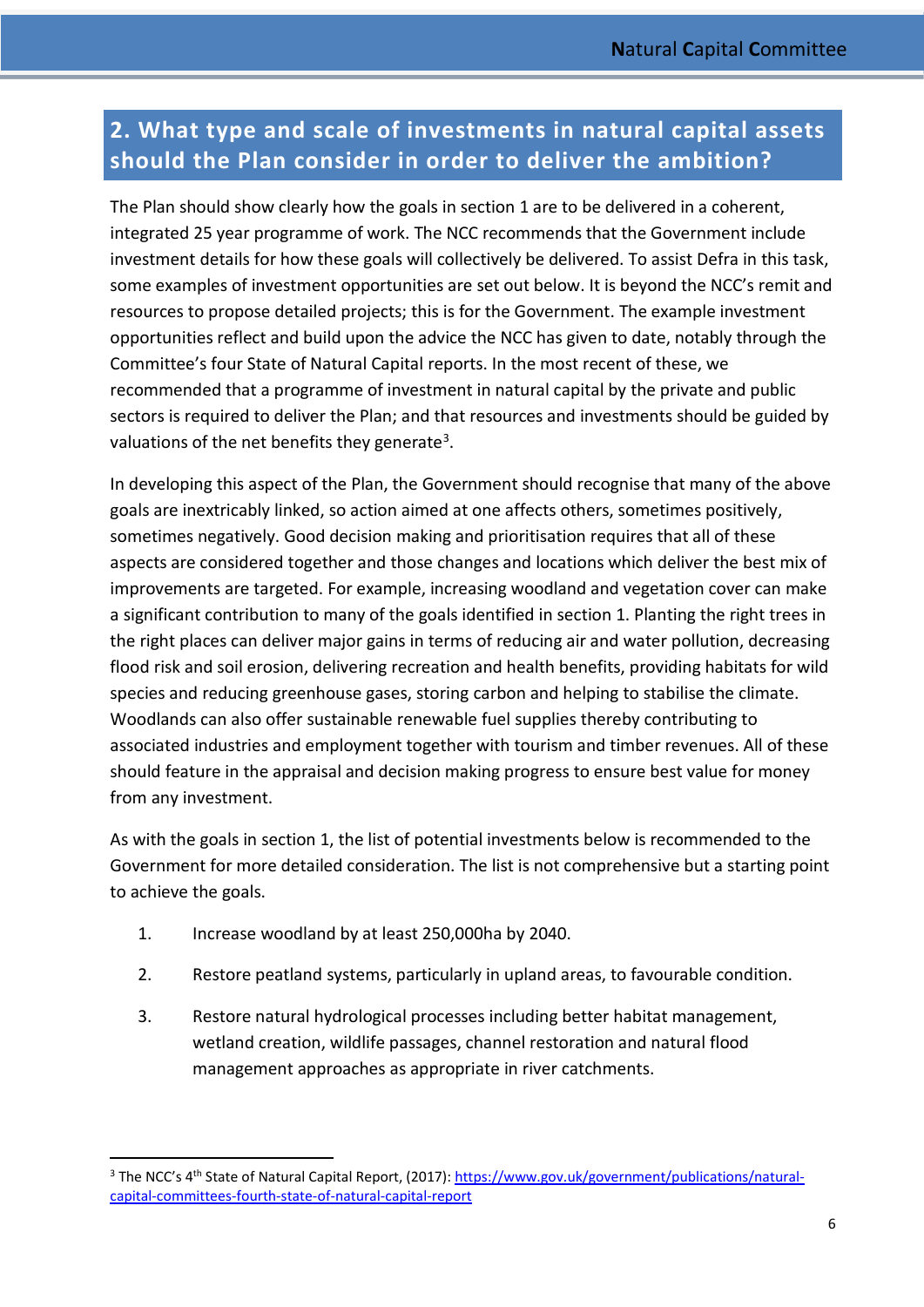- 4. Develop and implement a national network of conservation areas to provide bigger, better and more joined up habitats, including more nature reserves.
- 5. Significantly expand green spaces and outdoor recreation areas; especially in and around urban and well populated areas, and particularly within disadvantaged and under provided places.
- 6. Develop and implement a comprehensive network of Marine Protected Areas.
- 7. Designate new national parks to protect and enhance natural capital and cultural heritage.
- 8. Overhaul funding to the farming sector so that the Government procures only the provision of public goods and high animal welfare standards (see Section 5).
- 9. Use available information and approaches (such as natural capital decision support tools and markets) to target and allocate public funding for the environment so that it delivers better value for money.
- 10. Provide funding to enable the effective functioning of Local Nature Partnerships and catchment partnerships as a means of facilitating local engagement and investment.
- 11. Enable a more strategic natural capital investment approach to be taken at an area level. Developer (housing, business and industry) contributions are pooled and invested in priority natural capital improvements.

In addition, the Committee also advises government includes measures in the Plan to:

- Strengthen the nature conservation and land use management responsibilities of National Parks and Areas of Outstanding Natural Beauty;
- Develop a major programme to enhance the capacity of public, private and voluntary bodies to incentivise citizen action to protect and improve their local environment;
- Secure a natural capital net gain principle within:
	- o The spatial planning regime for housing and infrastructure;
	- o The environmental pollution prevention and control regulatory regimes;
	- o Public procurement contracts, as applicable.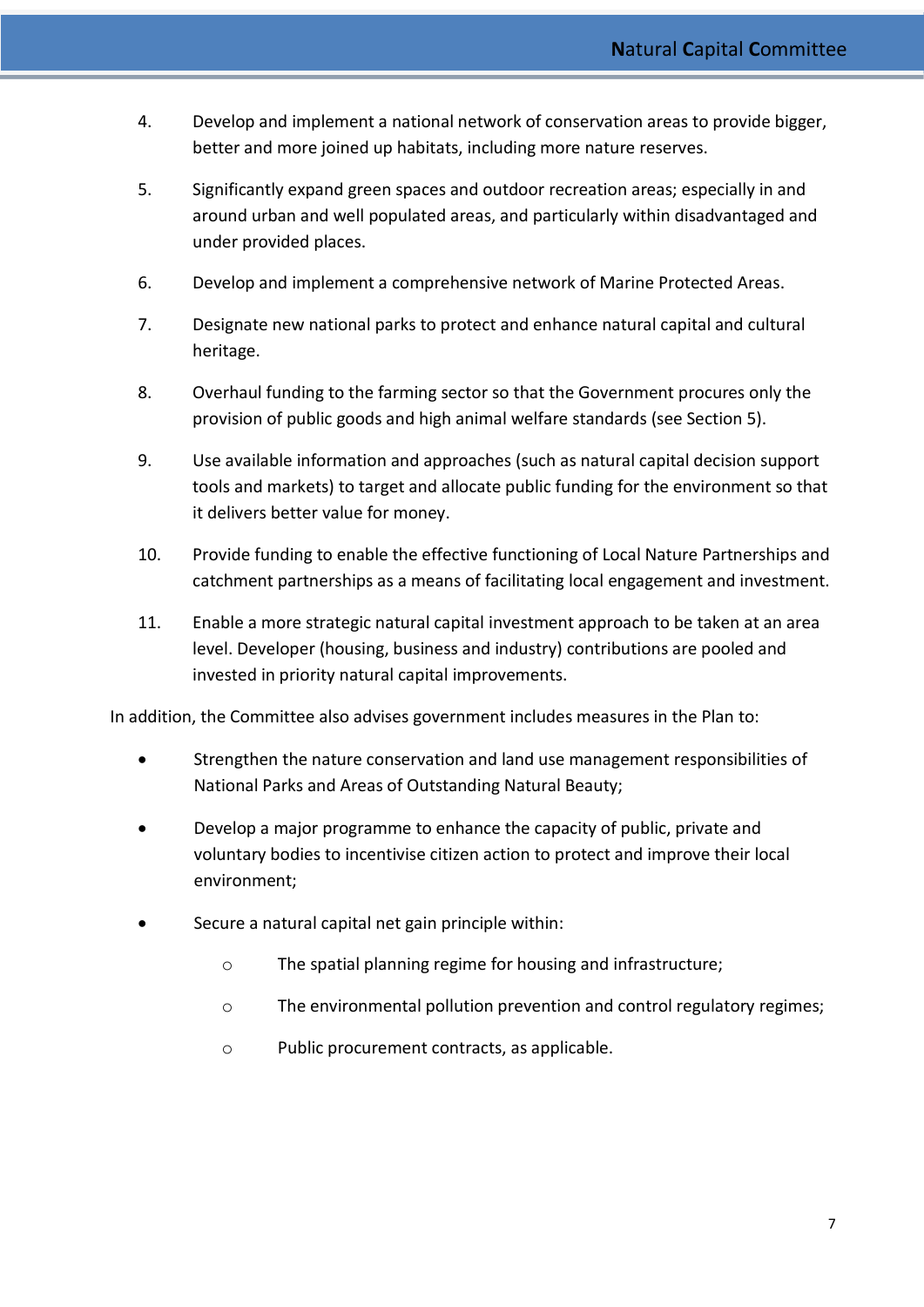#### <span id="page-8-0"></span>**3. The Plan should incorporate milestones throughout its life**

To translate the overall goals and investments into a credible plan that can protect and improve natural capital, the Plan should be broken down into 'bite sized' periods and programmes which are themselves governed, monitored, measured and learned from effectively. This is the main way for the Government to be held accountable on progress over the period.

The NCC recommends that the Plan sets out detailed milestones for 5 year periods. It should define what is expected to be achieved by the end of the first period in 2022, and put in place a process for the setting of subsequent 5 year objectives. Investments should be resourced through 5 year programmes, providing the planning certainty needed for strategic, proactive and joined up action.

In order to ensure these milestones are robust and comprehensive the NCC recommends, building upon its earlier advice, a clear and consistent approach to monitoring, evaluation and iterative learning across all of the activities encompassed by the Plan. This monitoring and evaluation approach should as a minimum include:

- Development and utilisation of natural capital **risk registers** to identify threatened and priority assets;
- Appropriate **accounting** including proportionate understanding of the natural capital asset base through the development of detailed institutional **natural capital accounts**, in both the public and private sectors;
- Clear **appraisal of the benefits and costs of alternative investments** in natural capital;
- Natural capital **balance sheets**, in the context of the move to national natural capital accounts, and identification of capital maintenance costs entailed by assets.

For such initiatives to succeed, the Government's guidance on investment appraisal (the Green Book) and impact assessments must fully incorporate the assessment of natural capital.

The Office for National Statistics (ONS) is leading the development of national natural capital accounts which are vital to help measure overall progress on natural capital improvement. In addition to meeting its commitment to produce a comprehensive set of national accounts by 2020, ONS should review how it can further contribute to natural capital reporting and specifically helping to measure progress against the outcomes set out in the Plan.

The private sector owns and manages much of Britain's natural capital, and the Plan cannot be delivered without sustained private efforts. To this end, the Plan should set out measures to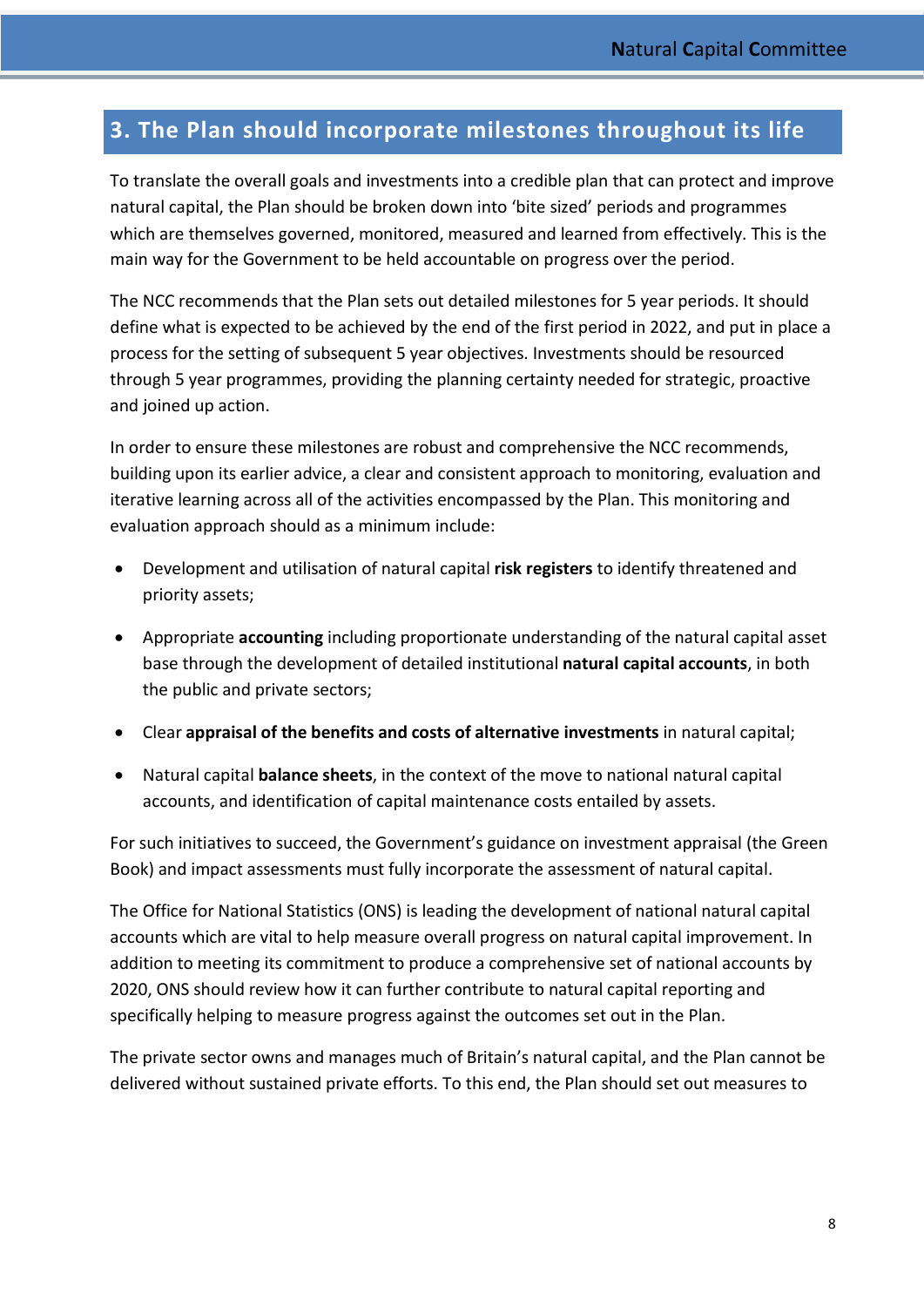develop and implement natural capital accounting as part of overall corporate accounting and reporting, and in line with the NCC's earlier advice<sup>4</sup>.

In establishing the Plan milestones, the Government should include an early assessment of the **four Pioneer projects** and, building on what they have achieved to date, develop proposals to enhance and improve them, and to generalise them across the economy. The Pioneer Projects potentially have a key role to play in developing and sharing best practice in these and other areas. This should be one milestone for the first 5 year period. The NCC has previously recommended that the Pioneers require clear leadership, strong governance, clear reporting requirements and a valuation and accounting framework to help determine priorities, monitor progress and ensure performance<sup>[5](#page-9-1)</sup>.

The NCC has previously advised that the Plan needs rigorous scientific and economic assessment of the status of our natural capital assets; the key risks they face; the investment needed to maintain or enhance them; and the prioritisation of those investments<sup>6</sup>. Building this baseline understanding of our natural assets and putting in place the mechanisms to revise and update it, throughout the full life of the Plan, is also a key milestone for the first 5 year period.

In particular, there are significant gaps in current knowledge and a lack of joined up approaches to data collection, measurement and monitoring of the UK's natural assets. There is no single method or date for collection of baseline data and some assets (e.g. soils) have yet to be assessed in detail across the whole country. Also, many different agencies are responsible for the collection of data (e.g. the Forestry Commission, Environment Agency, Met Office, Natural England, and Joint Nature Conservation Commission). This leads to both gaps and duplication in the data collected and inconsistencies in approaches to analysis. This impedes the effective decision making necessary to deliver the Plan.

To address this, **the NCC recommends that the Plan takes forward a comprehensive and encompassing state of the environment report,** and opportunities for its improvement, to be completed by end 2019. This should be updated frequently, possibly on an annual basis to link with the ONS work to develop national natural capital accounts, with a more substantive review every 5 years.

To further progress the development of a more robust evidence base, the Committee also advises that the Plan adopts major changes to existing practices and protocols in the first 5 year period, including but not limited to:

<span id="page-9-0"></span> <sup>4</sup> The NCC's Valuation Paper, (2017):

[https://www.gov.uk/government/uploads/system/uploads/attachment\\_data/file/608850/ncc-natural-capital](https://www.gov.uk/government/uploads/system/uploads/attachment_data/file/608850/ncc-natural-capital-valuation.pdf)[valuation.pdf](https://www.gov.uk/government/uploads/system/uploads/attachment_data/file/608850/ncc-natural-capital-valuation.pdf)

<span id="page-9-1"></span><sup>&</sup>lt;sup>5</sup> The NCC's 4<sup>th</sup> State of Natural Capital Report, (2017): [https://www.gov.uk/government/publications/natural](https://www.gov.uk/government/publications/natural-capital-committees-fourth-state-of-natural-capital-report)[capital-committees-fourth-state-of-natural-capital-report](https://www.gov.uk/government/publications/natural-capital-committees-fourth-state-of-natural-capital-report)

<span id="page-9-2"></span><sup>&</sup>lt;sup>6</sup> The NCC's 3rd State of Natural Capital Report, (2016)[: https://www.gov.uk/government/publications/natural](https://www.gov.uk/government/publications/natural-capital-committees-third-state-of-natural-capital-report)[capital-committees-third-state-of-natural-capital-report](https://www.gov.uk/government/publications/natural-capital-committees-third-state-of-natural-capital-report)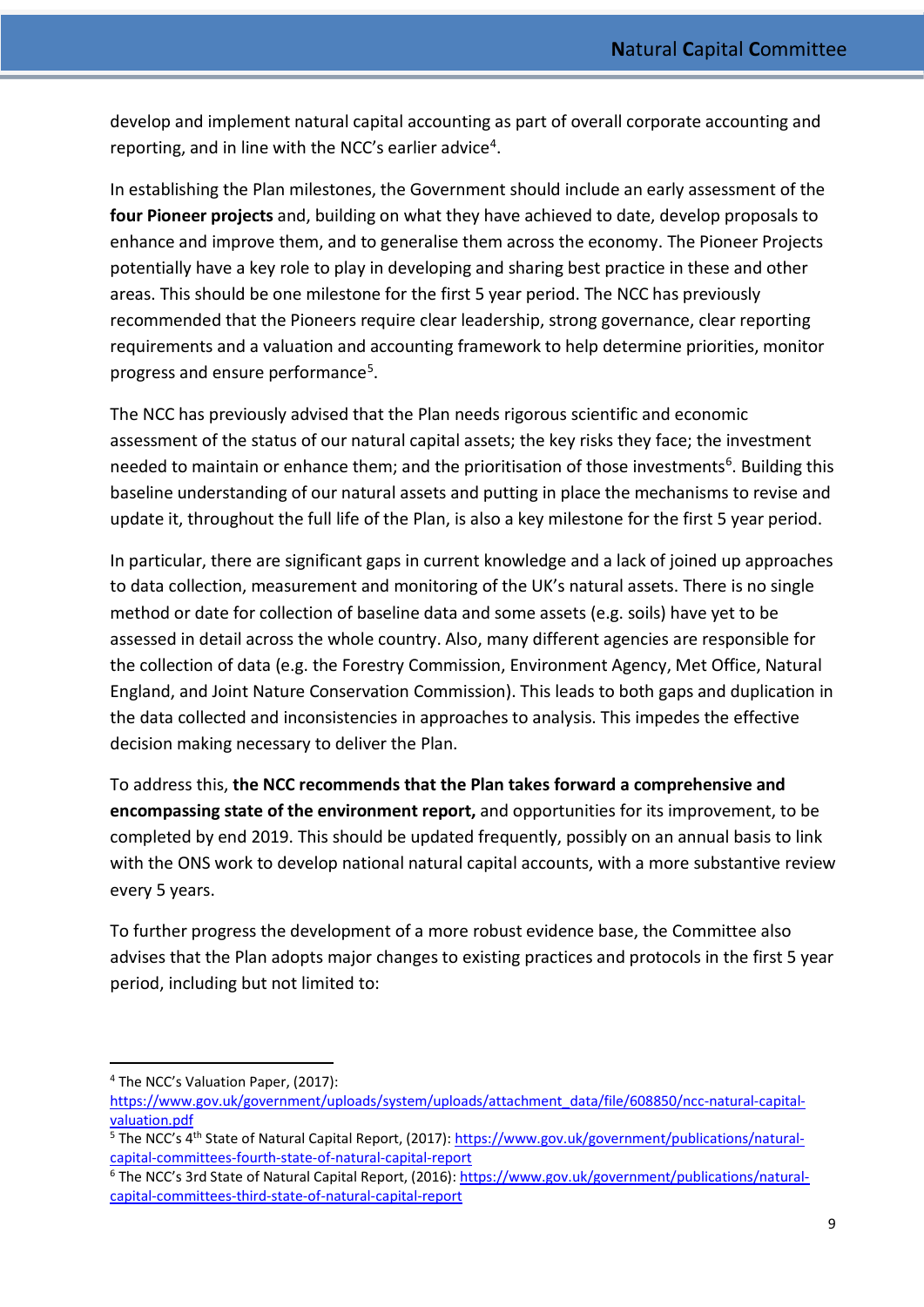- Building in **responsiveness to change**. With a 25 year time horizon, there is a risk that actions to achieve long-term objectives are overtaken by developments and other factors. To avoid this, the Plan should ensure that decisions are continuously reassessed, informed by new findings and the best local, national, academic and stakeholder knowledge;
- **The development of natural capital decision support tools.** The Plan must both develop and take advantage of a step change in our ability to take superior decisions which seek to make much better use of available resources (both environmental and economic). These tools must be able to capture both the economic and environmental consequences of investments, assess the best ways in which to make those investments (for example through superior location of spending, or its allocation between periods) and compare across multiple alternative investments;
- **Ensuring decision makers can understand the consequences of alternative investments in terms they are familiar with and which are compatible with other alternative economic investments.** Our inability to convey the value of investing in environmental improvements and the benefits of preventing degradation has been a major factor in the loss of natural capital that has been seen over the past half century or more. Decision making support tools have to be developed to bring the economic value of most of the benefits and costs of change in the environment into the everyday economic decisions which determine the vast majority of public and private sector decisions in the economy. Where valuation methods are currently under-developed this needs to be addressed or alternatives implemented to ensure a level playing field across all the effects of investments in natural capital;
- Using **emerging tools and technologies**, ensuring transparency, flexibility and the ability to make use of 'big data' developments to further improve decision. Examples of the types of data and approaches that can and should be used to assess natural assets were provided in the NCC's recent 'How To Do It Workbook'. These should be drawn on as a starting point to develop a list of agreed methodologies. The potential for collaborations with leading data and software providers should be explored;
- **These tools should be designed to allow for future data availability rather than being constrained by the present.** For example planning to exploit the ongoing and massive expansion in earth observation, crowdsourced and monitoring data (including that arising from rapidly reducing costs of monitoring technology) is crucial. These plans should also build in and utilise the rapid growth of very high quality open source code and freeware as a means of improving decision support;
- **Openness and transparency** of data and models. Building on Defra's strong track record in recent times, we recommend that all national data sets be made open access along with provision of a fit for purpose suite of open source tools and models. That said, the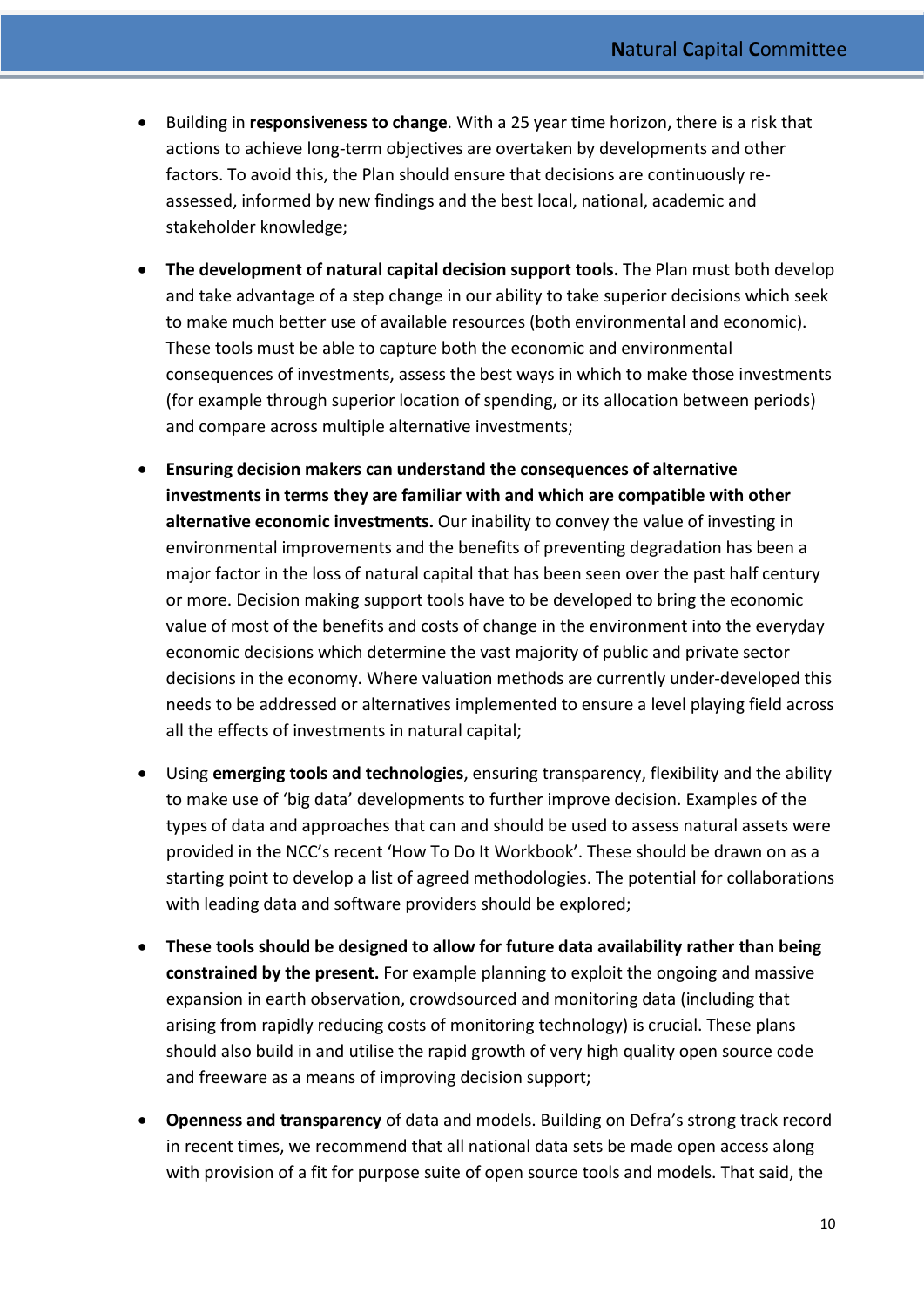availability of data is likely to outstrip our ability to analyse and use it unless an urgent start is made on improving decision making tools. There is a real opportunity for the UK to exploit the substantial technical advances that are in progress and take a global lead in terms of the measurement and valuation of the state of natural capital and the services it provides. Such technology and decisions systems would, of themselves, be of significant value to the economy;

• Methods for assessing the **social and distributional consequences of environmental investments** should be employed and where necessary improved.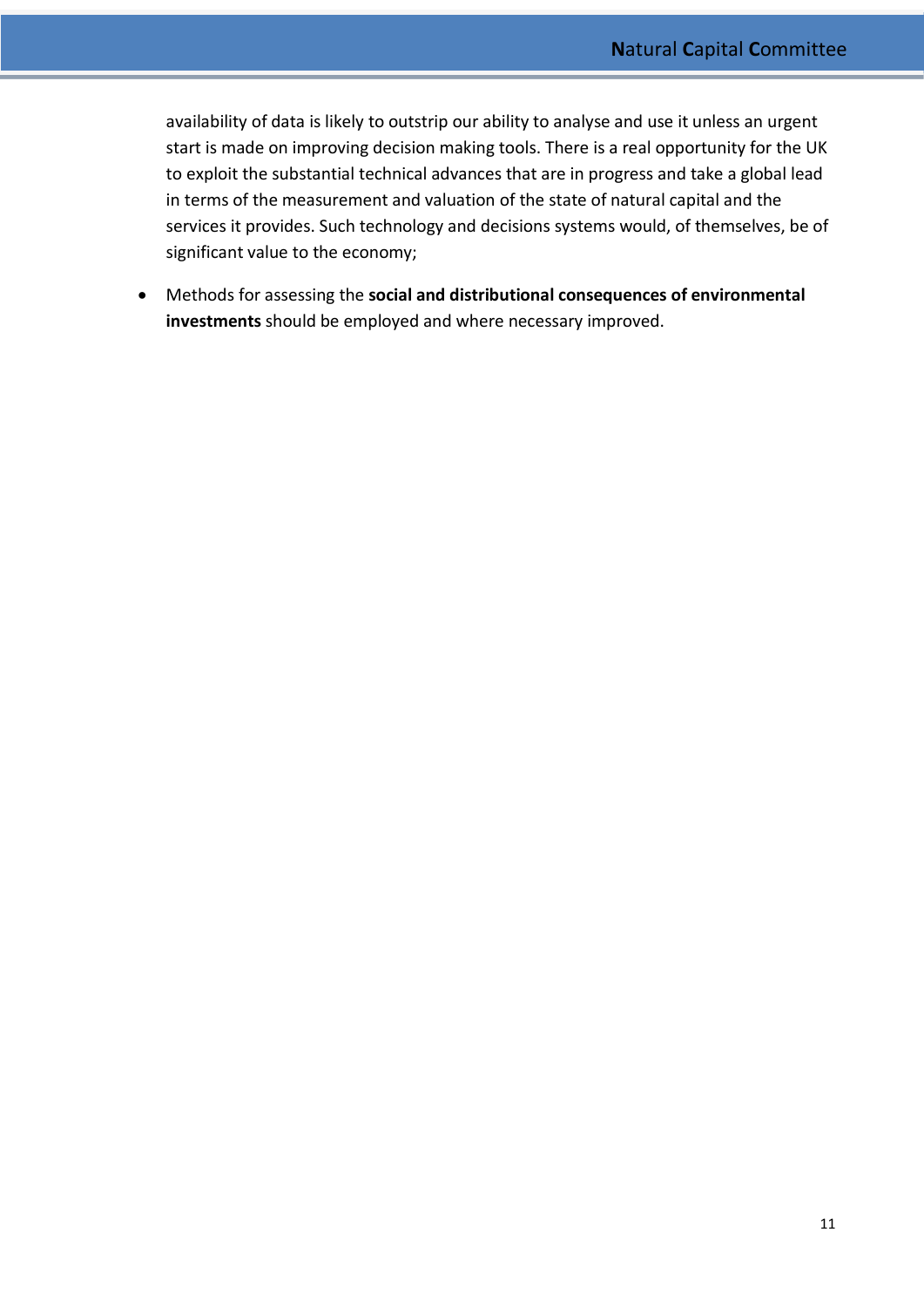#### <span id="page-12-0"></span>**4. Governance, accountability and implementation**

The Plan will only succeed if its delivery is supported by appropriate governance, accountability and implementation structures. Past and current efforts to improve the quality of our natural capital have been undermined by fragmented oversight, competing objectives from different parts of the Government and bureaucratic silos. We recommend the Plan be bold in cutting through legacy arrangements where these are holding back progress; and is accompanied by a clear, joined up steer from the Government.

The NCC recommended in January 2017 that the Plan should be placed on a **statutory footing**. Such legal status will enable greater traction across government and its agencies. The initial version of the Plan should lay the groundwork for necessary legislation. Given pressures on the legislative pipeline, the Government should consider the opportunity of the forthcoming Agriculture Bill to put this in place.

The Plan would benefit strongly from there being **a single authority** with statutory responsibility for its delivery, with line of sight down to specific accountabilities. The accountability of that body to Parliament must be robust and transparent, supported by an independent statutory scrutiny body to assess progress in delivery of the Plan (see below). Such arrangements would constitute a radical departure from the current situation which suffers from layers of sometimes competing bureaucracy. Without a single authority taking responsibility, the Plan will struggle to succeed.

Initial lessons from the Pioneer Projects about the sort of governance arrangements for integrated decision making should be taken on board. The NCC will give separate advice on how these issues should be addressed in the case of the Pioneers. The challenge for the Plan is to support local creativity and commitment in the context of coherent governance and responsibility for the overall delivery of the Plan.

**Delivery must be coordinated** across spatial and administrative boundaries both national and local, and over time. The detailed delivery of the Plan cannot be achieved centrally; there are a great many agencies, councils, landowners, charities, community groups and individuals who will have their part to play in changing our environment for the better. Recognising this, the Plan needs to consider carefully how the efforts of these groups will be coordinated and joined up to best effect. This is not a new observation; the 1990 White Paper *This Common Inheritance* set this out in its case for integrated pollution control. The Plan needs to set out how it will deliver on this going forward. In part this will be about requirements – ensuring that relevant authorities are clearly tasked with working together towards shared goals - but this will also require support from government; empowering and enabling those who care about our environment to work together without hindrance. We would strongly encourage government to consider a range of models and options, including the idea of a 'system operator' for (aspects of) natural capital in different areas.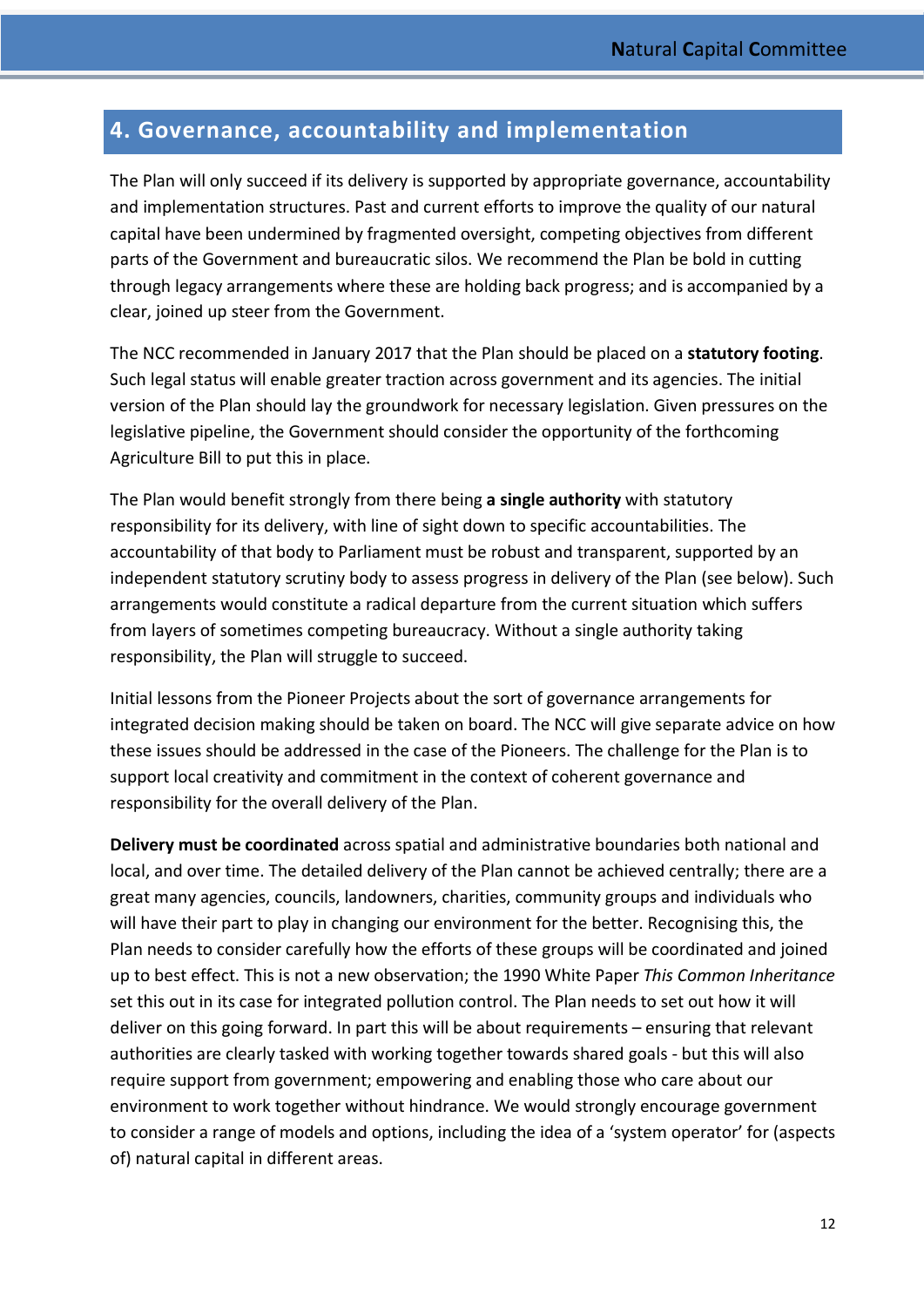**A separate body should be given a statutory responsibility to report on progress.** This body should be tasked with reporting annually to Parliament on progress in delivering the Plan, and it should have the expertise and resources to do so effectively. Considerations should be given to its powers and duties and these might include public reporting (data gathering, monitoring and analysis); independent scrutiny of governance and decision making; and providing necessary information to government and Parliament to ensure that the Plan can be effectively managed. The Committee on Climate Change is one model for such a body, and other models (such as the National Audit Office and, historically, the Audit Commission) are of relevance.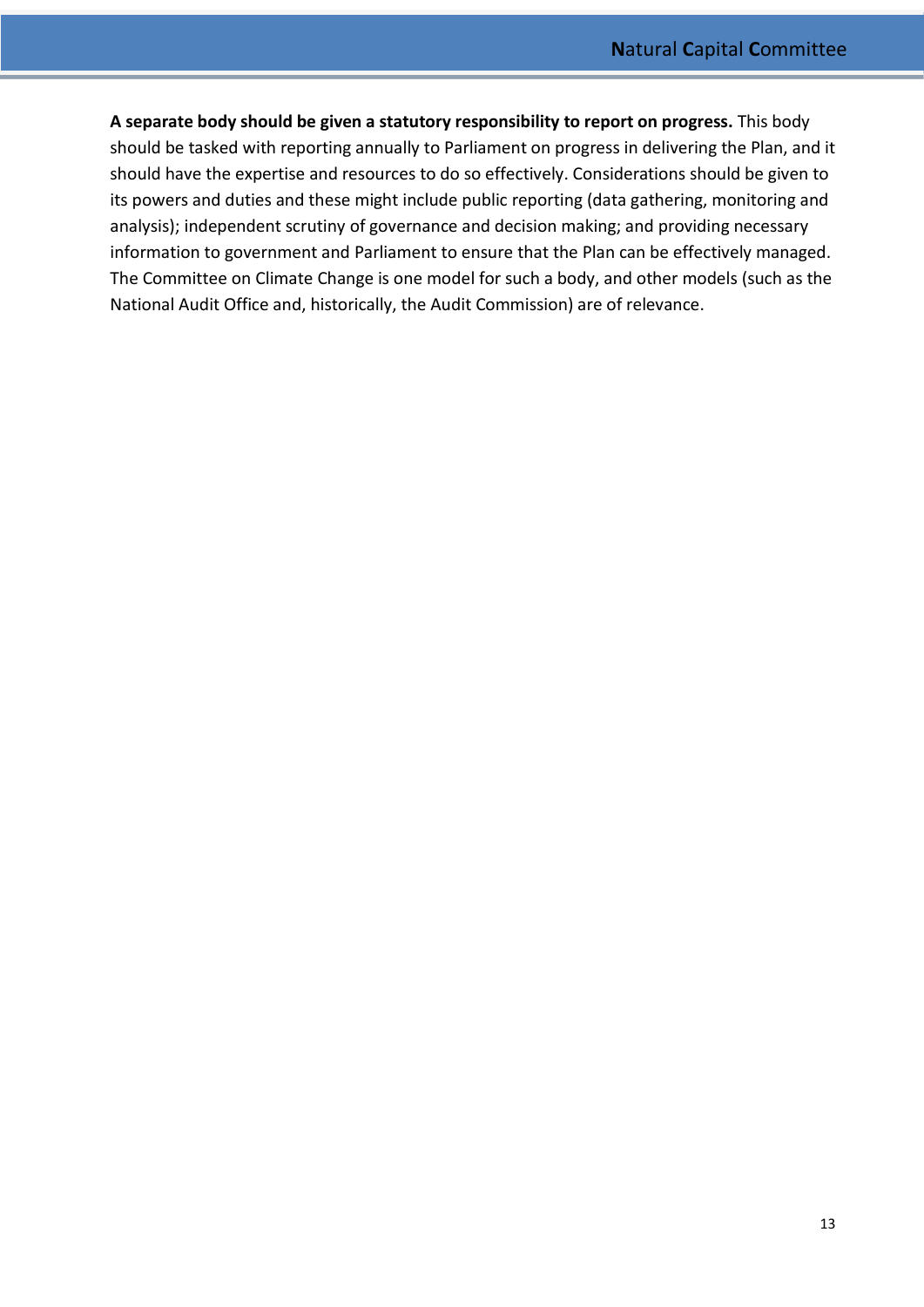# <span id="page-14-0"></span>**5. Agriculture and forestry policy**

#### <span id="page-14-1"></span>**5.1 A sustainable model of agriculture**

The UK's exit from the EU is likely to entail withdrawal from both the Common Agricultural Policy (CAP) and the Common Fisheries Policy (CFP), in which case the myriad connections between farming, fisheries and the natural environment mean that Brexit could provide a once in a lifetime opportunity to provide a coherent approach to farming, fisheries and environmental policy. In drawing up the Plan, the Government should draw upon Defra's expertise in these areas, and in particular the Government's 2005 paper 'A Vision for the Common Agricultural Policy'[7.](#page-14-3)

At present EU policy provides very substantial levels of public funding for agriculture and fisheries with typically over 50% of UK farm incomes coming from public sources<sup>8</sup>; while the EU contains the most heavily subsidised fisheries in the world. The Government's task through the Plan is to design a new framework which leaves UK agriculture and fisheries in a better state for the next generation.

#### <span id="page-14-2"></span>**5.2 Limitations of the current support system**

Within agriculture the majority of public subsidies are in the form of direct income payments to farmers. Much of this support is allocated on an area basis, so bigger farms get more support; indeed 25% of farms capture nearly three-quarters of public subsidy<sup>[9](#page-14-5)</sup>. This in turn means that a large proportion of public funding goes to some of the richest farms in the country, whilst many smaller farms (including many that are vital elements of our environmental, landscape and rural community heritage) receive relatively little in income support. Support for larger, often high input/high output farms mean that the taxpaying consumer pays for food production twice, both via subsidies and through the shopping basket.

Public funding should be closely targeted to the delivery of public goods. These include, but are not limited to: environmental conservation and enhancement, animal welfare, biosecurity, and rural development programmes (such as poverty reduction and the transfer of knowledge). At present such schemes account for a small proportion of agricultural subsidies, yet these are important benefits to society which farms currently provide for relatively modest (and arguably inadequate) reward.

<span id="page-14-3"></span> $7$  A Vision for the Common Agricultural Policy, HM Treasury and Defra, 2005;

[http://webarchive.nationalarchives.gov.uk/20060213212601/http://www.defra.gov.uk/farm/capreform/vision.ht](http://webarchive.nationalarchives.gov.uk/20060213212601/http:/www.defra.gov.uk/farm/capreform/vision.htm) [m](http://webarchive.nationalarchives.gov.uk/20060213212601/http:/www.defra.gov.uk/farm/capreform/vision.htm)

<span id="page-14-4"></span><sup>8</sup> National Statistics (2017) Agriculture in the United Kingdom 2016, Defra, London, available at [https://www.gov.uk/government/statistics/agriculture-in-the-united-kingdom-2016.](https://www.gov.uk/government/statistics/agriculture-in-the-united-kingdom-2016) Figures taken from Tables 4.1 and 10.2.

<span id="page-14-5"></span><sup>&</sup>lt;sup>9</sup> Data taken from the UK Rural Payments Agency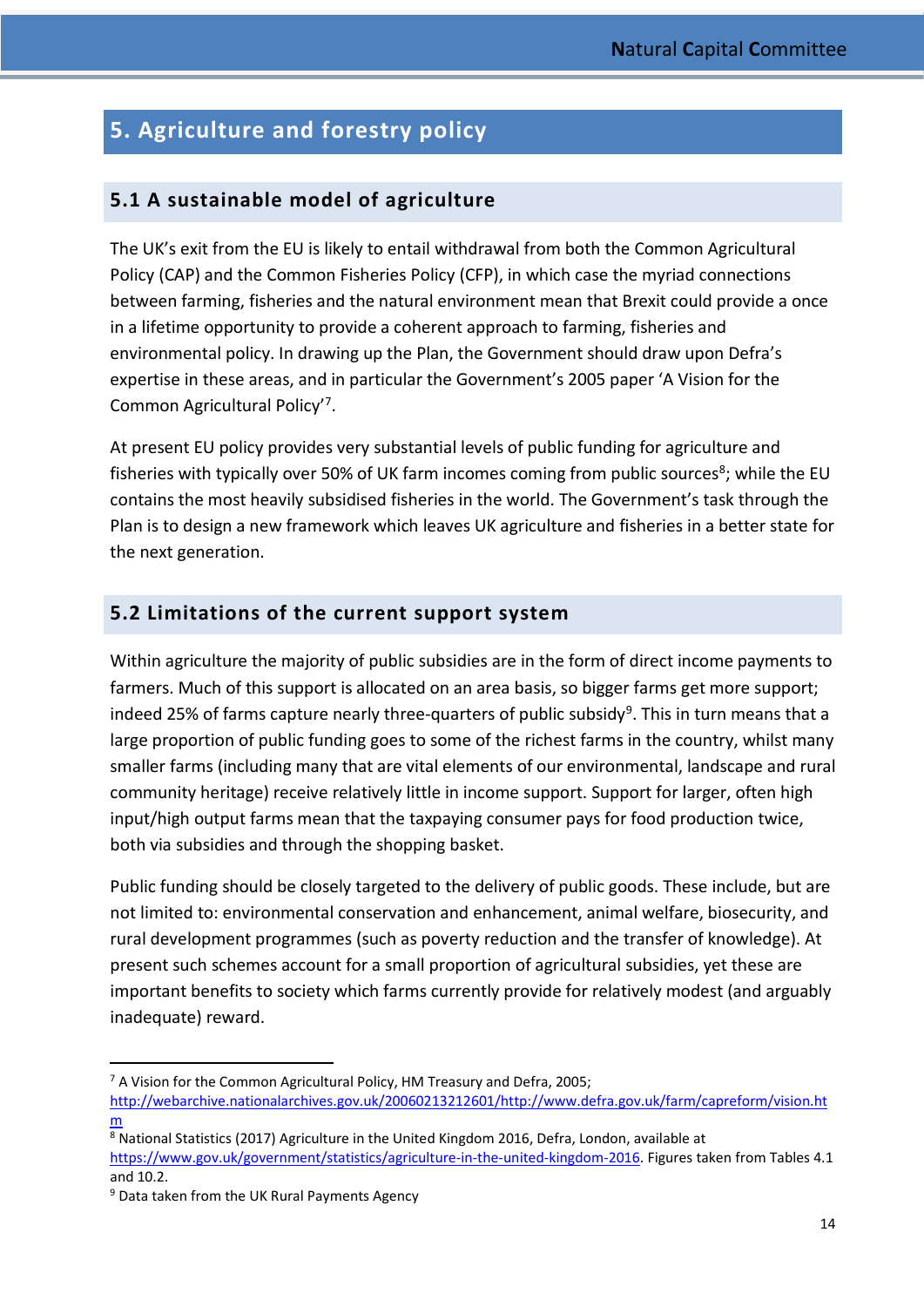Analysis by Defra<sup>[10](#page-15-1)</sup> has shown that environmental improvements provide excellent value for money to the taxpayer (with benefits often three times larger than costs). This analysis has also demonstrated that schemes for improving natural capital can be incorporated into commercial farming systems without compromising their profitability<sup>11</sup>. Despite the good value for money demonstrated by environmental schemes, the majority of funding is still delivered through direct income supplements with little or no connection to natural capital improvements.

The Government has already committed to maintaining the overall level of funding to agriculture through to 2022, and hence the first 5 years of the Plan. It is possible that analysis might show that a switch towards public funding of public goods justifies an increase rather than reduction in overall funding. If good value for money is demonstrated then further investment is justified.

#### <span id="page-15-0"></span>**5.3 An alternative structure of agriculture policy for the UK**

Moving agricultural subsidies towards the provision of public benefits could help to resource the investments outlined earlier in the report. Supporting farmers and others to invest in a diversity of natural capital assets such as woodlands has the potential to deliver a wide array of benefits including many of the outcomes in section 1.

Modest investments in providing decision support tools (e.g. software programmes helping decision makers understand the consequences of different investments) should deliver large gains in terms of the value for money delivered by public spending. The major and ongoing expansion in the availability of environmental and related economic data needs to be exploited to provide opportunities within agriculture, forestry and fisheries. Payments for the public goods delivered by these sectors can deliver much higher value for money to the taxpayer if they are targeted at those areas which deliver higher social values. For example, policies to enhance access to the countryside or woodland can deliver substantially higher benefits if they are targeted at those areas where populations currently have little opportunities for recreation.

Technological advances also have a part to play here. Changes in our ability to monitor the contribution of landowners and managers in delivering environmental improvements (e.g. in reducing water pollution) are already improving and is likely to rapidly progress over the period of the Plan. While there are challenges to be overcome, the potential exists to shift from 'payments for action' (e.g. subsidies based on the area of an activity) towards 'payments by results' (e.g. the improvement delivered). This in turn could further improve the value for money and hence impact of environmental payments. Investments in these various forms of

<span id="page-15-2"></span><span id="page-15-1"></span> <sup>10</sup> See Defra (2013)[; https://consult.defra.gov.uk/agricultural-policy/cap](https://consult.defra.gov.uk/agricultural-policy/cap-consultation/supporting_documents/131022%20CAP%20Evidence%20Paper%20%20Final.pdf)[consultation/supporting\\_documents/131022%20CAP%20Evidence%20Paper%20%20Final.pdf](https://consult.defra.gov.uk/agricultural-policy/cap-consultation/supporting_documents/131022%20CAP%20Evidence%20Paper%20%20Final.pdf)  $11$  Eftec, CEH, APBmer & Regeneris (2015) Report to the natural capital committee available at;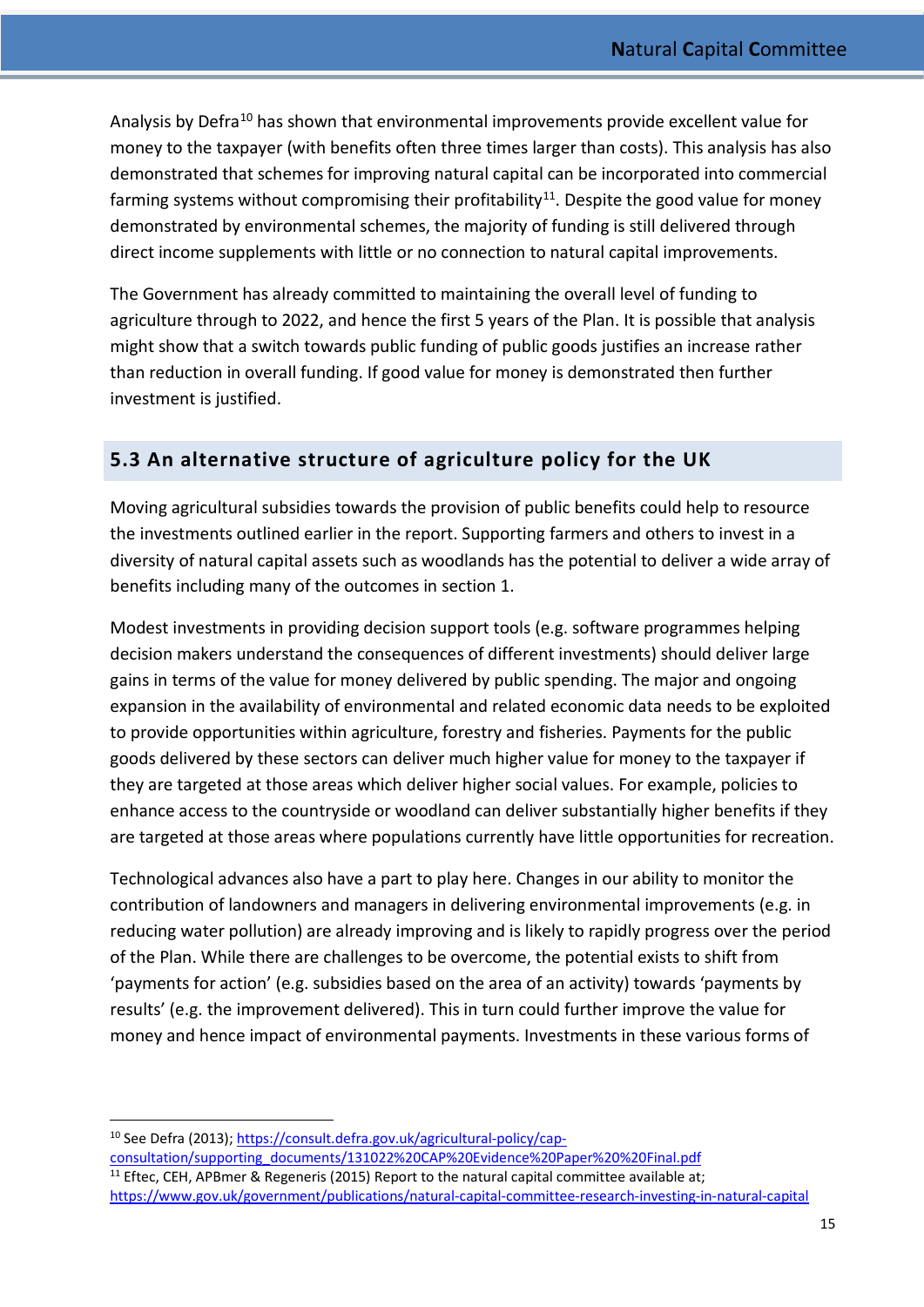'natural capital decision support' will allow the Government and other funders to target payments in ways which deliver the best outcomes.

Encouraging rural businesses to generate profit through the delivery of environmental benefits is a further approach to ensuring long term natural capital restoration. Many water companies are now taking this approach<sup>[12](#page-16-0)</sup>, paying farmers to improve water quality, thereby providing an enhanced and stable income flow for farms, lower water treatment costs and cleaner rivers for anglers, the public, local tourism, ports and fisheries. Changing regulations and providing public funding to kick start such schemes has the potential to lever substantial private sector co funding, further enhancing value for money to the taxpayer.

Such approaches can be further enhanced by the development of catchment based markets and auctions to improve the way in which policies are implemented and subsidies allocated. There are great opportunities to develop new markets bringing together and incentivising farmers, water companies, other businesses and communities to improve the natural environment. These enhancements should be defined against the high level targets and the overall objective of the plan.

<span id="page-16-0"></span><sup>&</sup>lt;sup>12</sup> For example, South West Water Upstream thinking: <http://www.upstreamthinking.org/>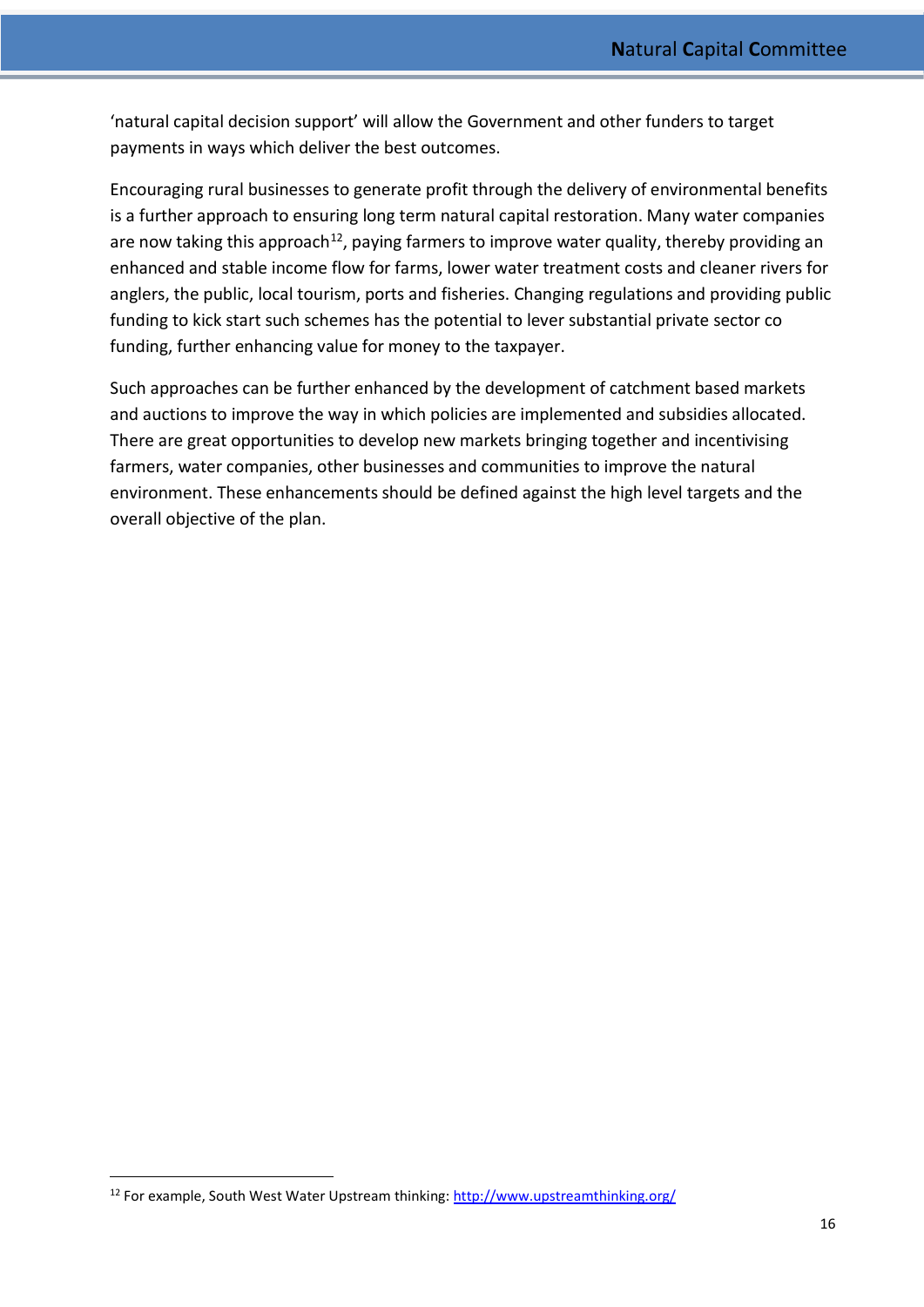# <span id="page-17-0"></span>**Annex – past recommendations of the Natural Capital Committee**

#### <span id="page-17-1"></span>**NCC Recommendations from the Fourth State of Natural Capital Report**

1. The Government's 25 Year Environment Plan should be progressed rapidly, if there are to be demonstrable improvements in England's natural capital before 2020 and progress in delivering the government's objective "of being the first generation to leave the natural environment of England in a better state than that in which we found it". Currently many aspects of the natural environment are still deteriorating; Development of the Plan has been considerably slower than both expected and desired, in part due to the referendum and BREXIT;

2. The 25 Year Environment Plan should be placed on a statutory footing to move from aspiration to practical implementation. Such legal status will enable greater traction across the Government and its agencies. There should be a White Paper in 2017 setting out the 25 Year Environment Plan and laying the groundwork for necessary legislation in due course;

3. Governance and accountability of the 25 Year Environment Plan should be assigned to a specific lead institution. This governance should be put on a statutory footing;

4. The Government's 25 Year Environment Plan should contain ambitious, long-term outcomes from natural capital ('The Prize'), incorporating the Committee's advice on key policy areas. Outcomes should be quantifiable and measurable so that progress can be evaluated, corrective actions taken in a timely fashion, and benefits widely publicised and understood;

5. The Government's Pioneer Projects are key to the implementation of the 25 Year Environment Plan and need to be progressed rapidly. The Pioneers require clear leadership, strong governance, clear reporting requirements and a valuation and accounting framework to help determine priorities, monitor progress and measure performance. They should provide a test bed for aspects of the 25 Year Environment Plan, promote learning about best practice, and establish templates that can be adopted throughout the country;

6. A programme of investment in natural capital by the private and public sectors is required to deliver the Government's 25 Year Environment Plan ambition. Resources and investment should be guided by valuations of the net benefits they generate. The Government should actively promote corporate natural capital valuation, accounting and reporting. Such action is important because the private sector owns and controls much of England's natural capital. The Government and other public sector bodies should account for and value natural capital assets, and use valuations to guide investments in improving those assets and the benefits they provide. Budgetary provisions should be made annually for maintenance and enhancements, as identified in the 25 Year Environment Plan;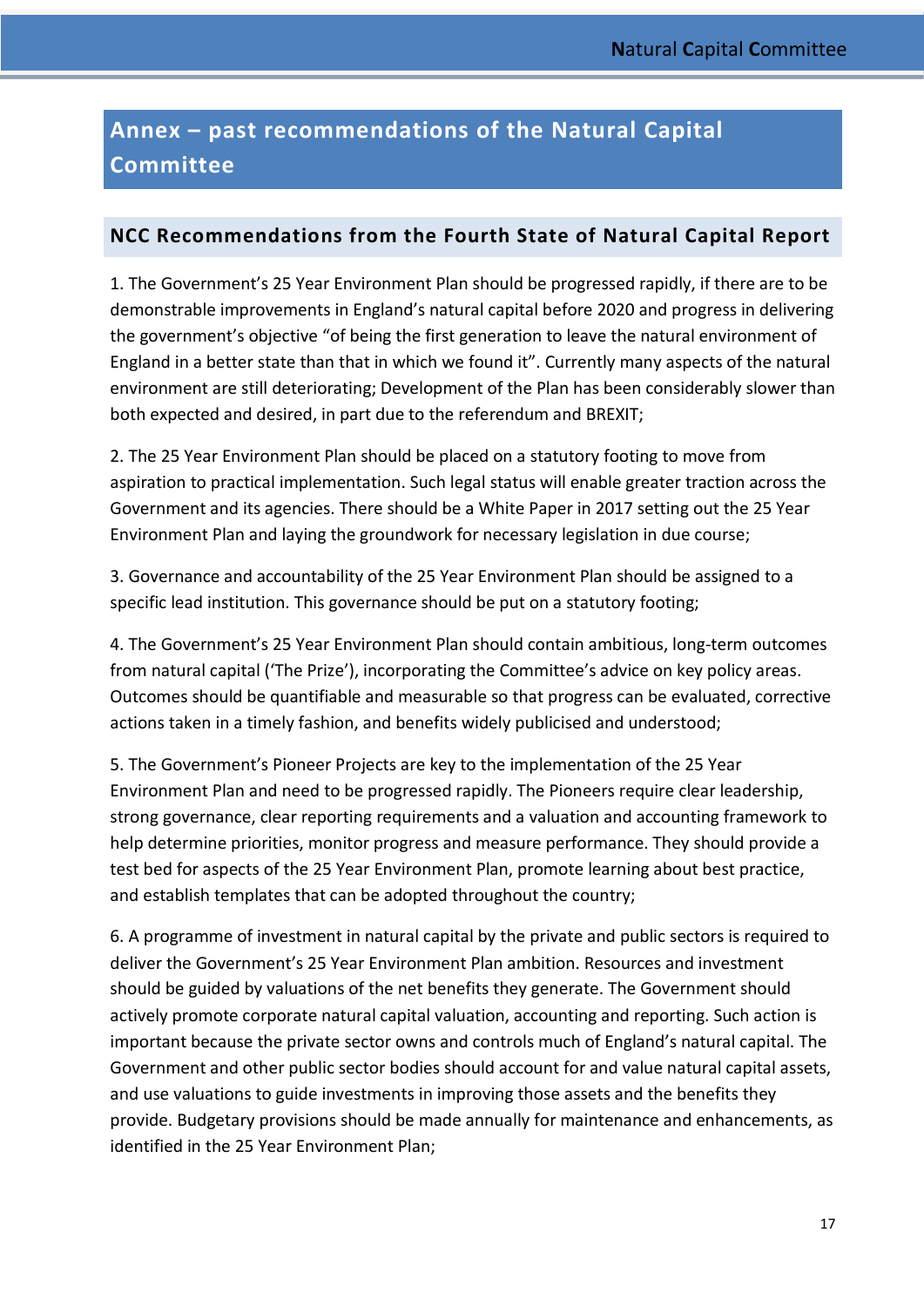7. The 25 Year Environment Plan should provide a key part of the overarching framework for the development of British agricultural policy from 2020, consistent with the objectives of protecting and improving natural capital. Agriculture is the major land use in England and should be one of the central features of any integrated environment plan. Similarly, natural capital should be a central element of the government's plans for food, farming and fishing, and so these plans should be developed in an integrated manner;

8. The new National Infrastructure Commission (NIC) should incorporate natural capital, including its maintenance, restoration and recovery, into long term infrastructure plans; ensuring consistency with the objectives of the 25 Year Environment Plan;

9. Local authorities and major infrastructure providers should ensure that natural capital is protected and improved, consistent with the overall objective of the 25 Year Environment Plan. The Plan should reinforce existing environmental duties of public authorities, including those enshrined in Section 40 of the Natural Environment and Rural Communities (NERC) Act 2006, to conserve biodiversity, including restoring or enhancing species populations or habitats;

10. England's National Parks contain very significant natural capital, and their powers and duties should be extended to support the objectives of the 25 Year Environment Plan. Where practical, each National Park should quantify and value the main natural capital assets in its area, using the accounting framework recommended by the Committee in its first term. Valuation should play a key part in the assessment of natural capital investment options. Consideration should be given to the creation of new National Parks;

11. Natural capital catchment based approaches should be encouraged by OFWAT in the Periodic Review in 2019. Water companies are key players in influencing natural capital within water catchments and the investments they are required to make as part of the Review process should help progress the overall objectives of the 25 Year Environment Plan;

12. The Government's Green Book on project appraisal should be revised to include the Committee's recommendations regarding the enhanced incorporation of natural capital in identifying priorities and appraising investment proposals. These revisions should recognise that the natural environment is a highly connected 'system' where a single change can generate multiple costs and benefits;

13. A coherent and consistent set of assessment, analysis and decision support tools will need to be further developed and applied as part of the 25 Year Environment Plan with particular attention to supporting the development of Pioneer projects in the first instance. These tools will assist with the identification of priority investments, and provide information about how net benefits from those investments alter between locations and according to management practices. The Government should ensure that such a suite of relevant and effective tools are documented, publically available and accessible to all;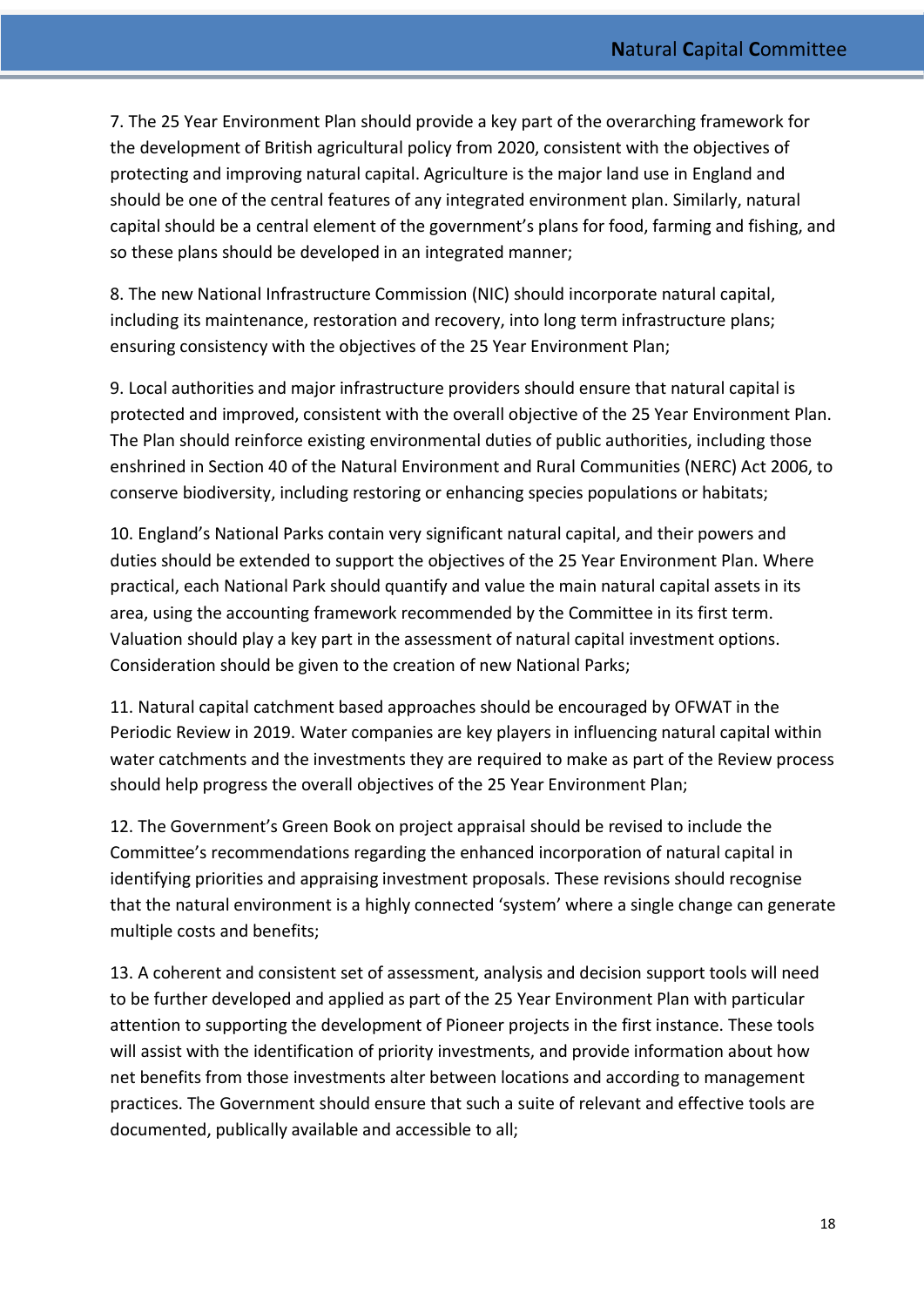14. The Office for National Statistics (ONS) has committed to developing a full set of national natural capital accounts by 2020. Their latest estimates point to a decline in the value of some natural capital assets. ONS should further develop national natural capital accounts and, in particular: extend their coverage to cover more renewable natural assets; include estimates of the capital maintenance and restoration costs as well as the valuations of renewable natural assets; and incorporate cost based approaches that complement existing valuation methods;

15. There needs to be consistency between Climate Change Committee recommendations and the 25 Year Environment Plan. The 25 Year Environment Plan should incorporate the Climate Change Committee's relevant carbon budget, and should be consistent with the recent advice of the Adaptation Sub-Committee on natural capital. Conversely, decarbonisation policies should take account of their impacts on other environmental objectives;

16. The 25 Year Environment Plan should consider the creation and enhancement of new wildlife areas and corridors, including in collaboration with National Parks, landowners, local authorities, developers and infrastructure providers. This should include a commitment by the government to enhance England's wildlife in line with the recommendations of the Lawton Report (2010).

#### <span id="page-19-0"></span>**Recommendations from the Third State of Natural Capital report**

In order to be the first generation to leave the natural environment in a better state than that in which it was inherited, the NCC specifically recommends that:

1. The Government, working with the private sector and non-governmental organisations (NGOs), should develop a strategy to protect and improve natural capital and the benefits it provides. It should contain: a) clear evidence-based targets for natural capital; b) a way of prioritising actions to meet those targets which seeks to maximise their net benefits; and c) milestones against which to monitor progress. The strategy should be given effect in legislation, with regular reports on progress made to Parliament;

2. The Government should assign institutional responsibility for monitoring the state of natural capital. This should build on the NCC's work to develop a risk register that systematically assesses the benefits from natural capital;

3. Organisations should create a register of natural capital for which they are responsible and use this to maintain its quality and quantity. The Government should incentivise wider adoption and uptake of the corporate natural capital accounting framework outlined in this report and consider requiring provisions to be made for the maintenance of natural capital;

4. The Government should urgently step up action to ensure that the Office for National Statistics (ONS) and the Department for Environment, Food and Rural Affairs (Defra) meet the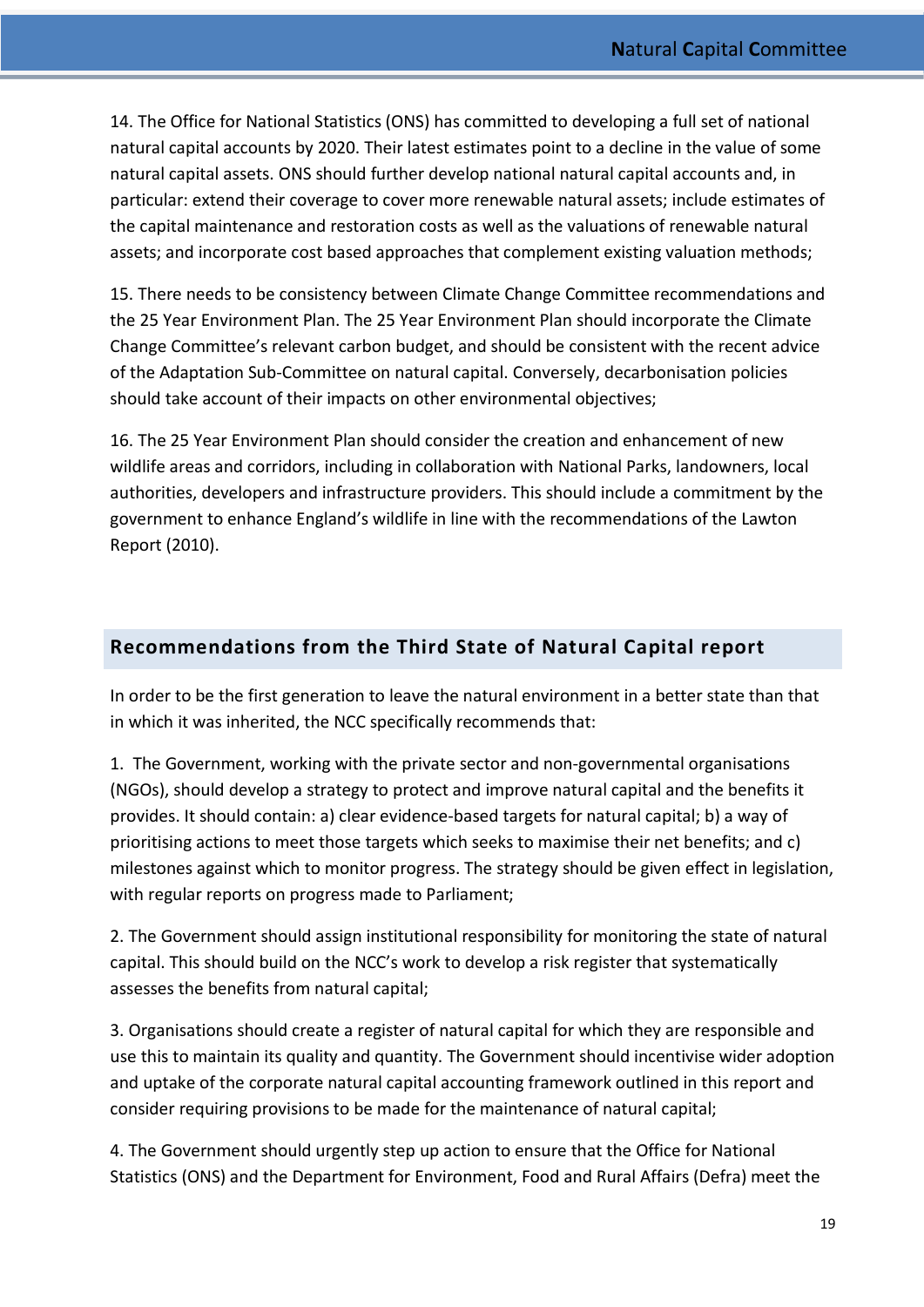target of incorporating natural capital into the national accounts by 2020. This should include a national balance sheet of the value of our natural assets, estimates of the depreciation of those assets (where this occurs) and a corresponding redefinition of the way in which income and savings are measured in national accounts;

5. The National Infrastructure Plan should incorporate natural capital into each of the main infrastructure sectors, following the mitigation hierarchy for managing impacts (avoid, minimise, restore, offset). An investment programme for natural capital should also explicitly feature in the National Infrastructure Plan;

6. The Government should revise its economic appraisal guidance (Green Book), implementing our advice, and as a matter of urgency, apply the revised guidance to new projects;

7. The Government should drive a substantial, long term interdisciplinary research programme on natural capital to inform future iterations of the strategy. This should be led by the Research Councils and build on existing initiatives;

8. Government should determine how the plan to protect and improve natural capital is to be funded, drawing on a combination of public and private funding as proposed by the Committee. Specifically, we recommend that Government:

a. Commits to capital maintenance expenditures to ensure that the real value of natural capital, as a minimum, does not decline overtime;

b. Ensures that damage to renewable natural capital is, where possible, avoided and minimised, but where it does occur, it is fully compensated by investment in renewable natural capital of equivalent or higher priority or value;

c. Establishes a 'wealth fund' derived from the depletion of non-renewable natural assets, part of which should be used to support the delivery plan;

9. The Government, working with business, NGOs and other parts of society, should fully develop a 25 year plan. This plan needs to incorporate all the Committee's recommendations, detailing specific actions for all parties to deliver the strategy to protect and improve natural capital. This will need to set out who does what, when and where and how actions are to be resourced and incentivised.

#### <span id="page-20-0"></span>**Key messages from the Second State of Natural Capital Report**

The Natural Capital Committee's second State of Natural Capital report has three key messages for The Government and other interested parties. These are: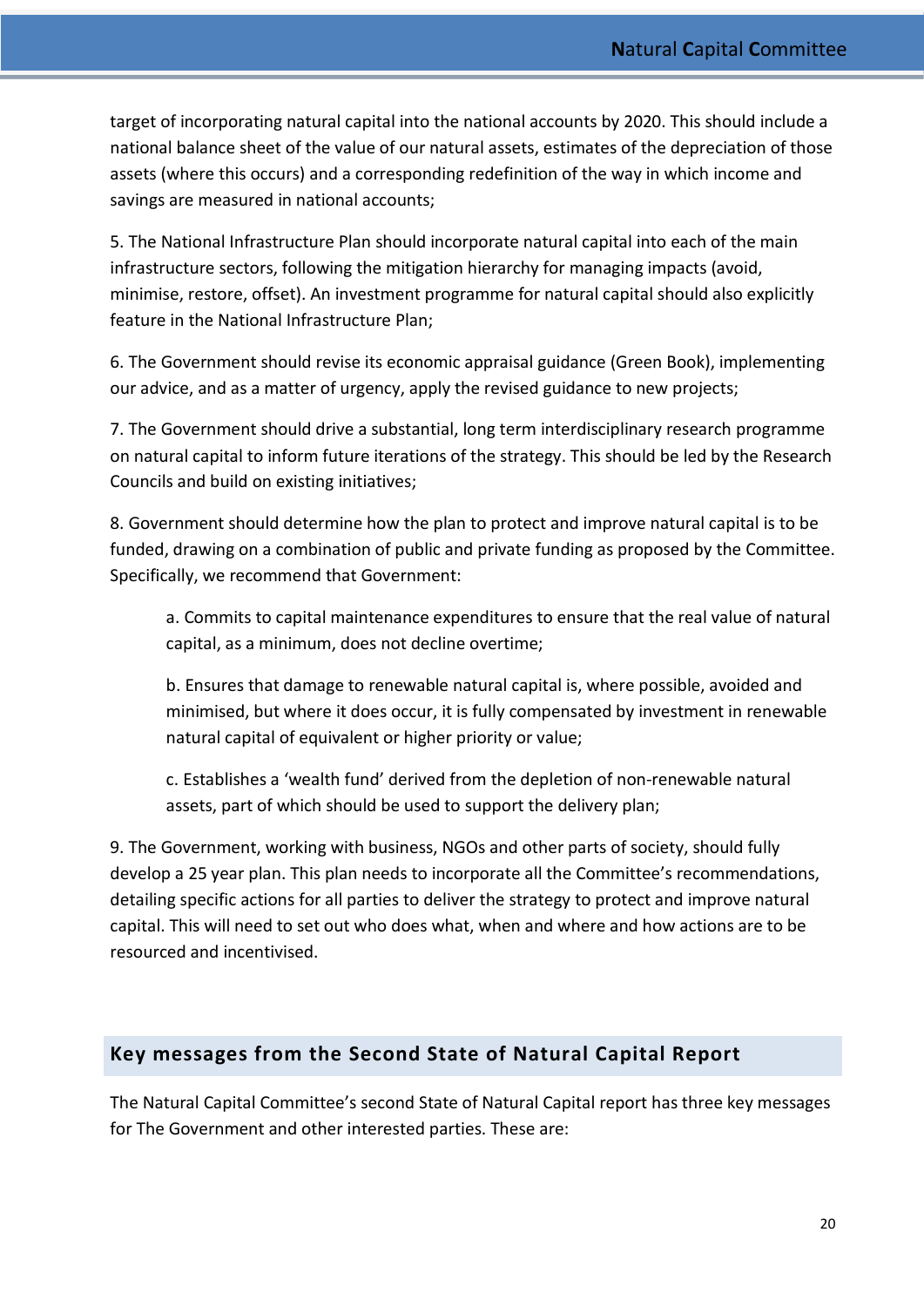1. Some assets are currently not being used sustainably. The benefits we derive from them are at risk, which has significant economic implications;

2. There are substantial economic benefits to be gained from maintaining and improving natural assets. The benefits will be maximised if their full value is incorporated into decisionmaking;

3. A long-term plan is necessary to maintain and improve natural capital, thereby delivering wellbeing and economic growth.

#### <span id="page-21-0"></span>**Recommendations from the First State of Natural Capital Report**

The NCC Recommends:

1. The development of a framework within which to define and measure natural capital. Once designed, the use of the framework for regular reports and advice would need to draw on data and monitoring systems from across government departments, non-governmental and research organisations;

2. The development of a "risk register" for natural capital assets to identify the implications of further depletion or lack of restoration. Changes in natural capital should be properly included in national and corporate accounts;

3. The work led by the Office for National Statistics (ONS) to include natural capital fully in the UK's Environmental Accounts should be given the greatest possible support by Government. The development of the accounts should be informed by short and long-term policy needs as well as international work to maximise their usefulness. The UK has the opportunity to demonstrate leadership in this field;

4. Business groups, leading companies, accounting bodies, land owners and managers, as well as Government should collaborate to develop and test guidance on best practice in corporate natural capital accounting.

5. A cross government group of senior analysts, led by ONS, should review and develop approaches to 'Inclusive Wealth' accounting in the UK (that is, measures of our total capital stock), including a comprehensive assessment of the wealth represented by natural capital. Changes in natural capital should be properly valued and those values more effectively included in decision-making processes.

6. The Government undertakes a critical look at how cost benefit analysis is being implemented with respect to natural capital to identify priority areas for improvements. While HM Treasury's Green Book provides a good starting point for cost benefit analysis, options to improve the treatment of natural capital within this guidance should be explored. This should include